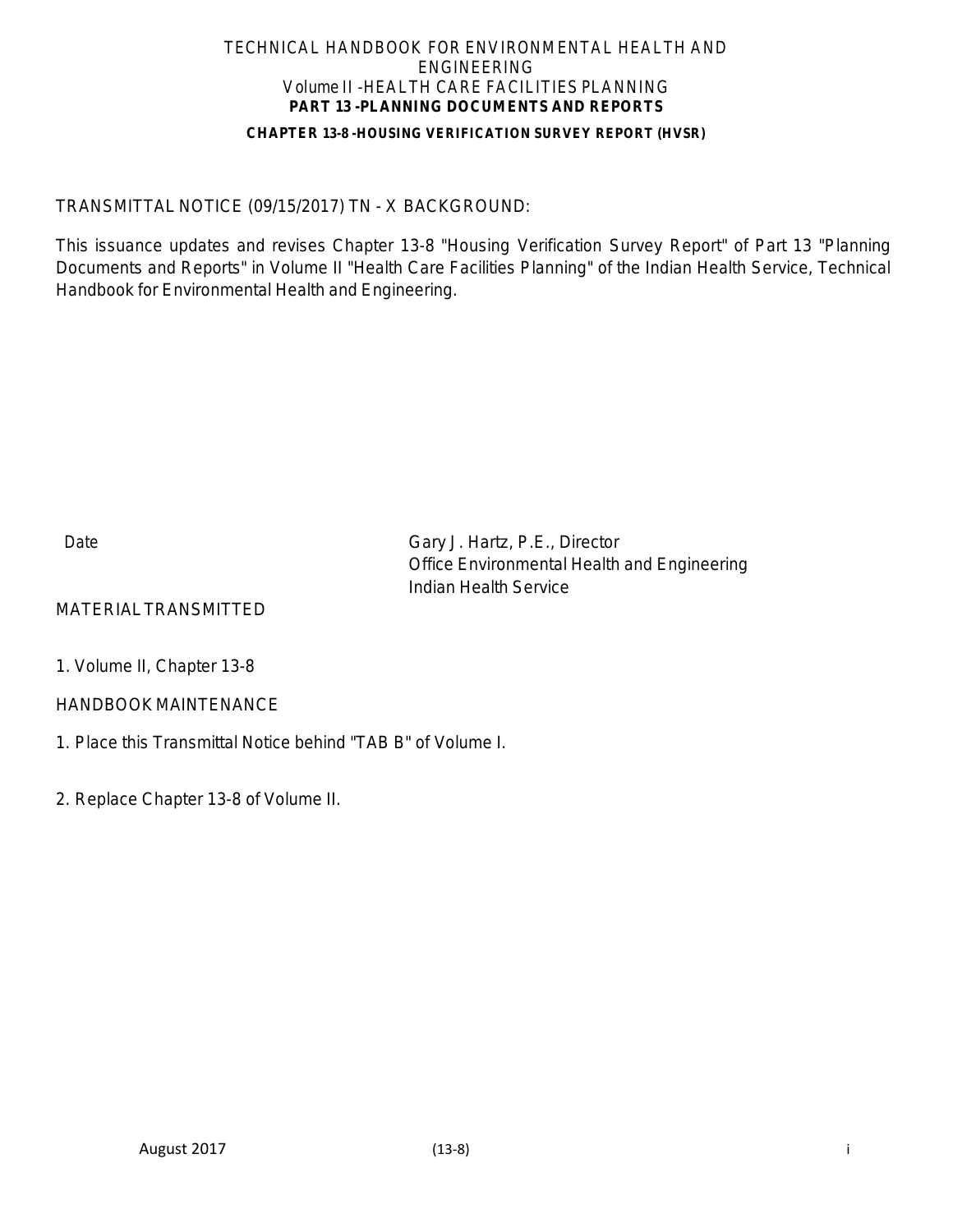#### **CHAPTER 13-8 -HOUSING VERIFICATION SURVEY REPORT (HVSR)**

# Table Of Contents

| 13-8.5 PROGRAM JUSTIFICATION DOCUMENT/PROGRAM OF REQUIREMENTS for QUARTERS |  |
|----------------------------------------------------------------------------|--|
|                                                                            |  |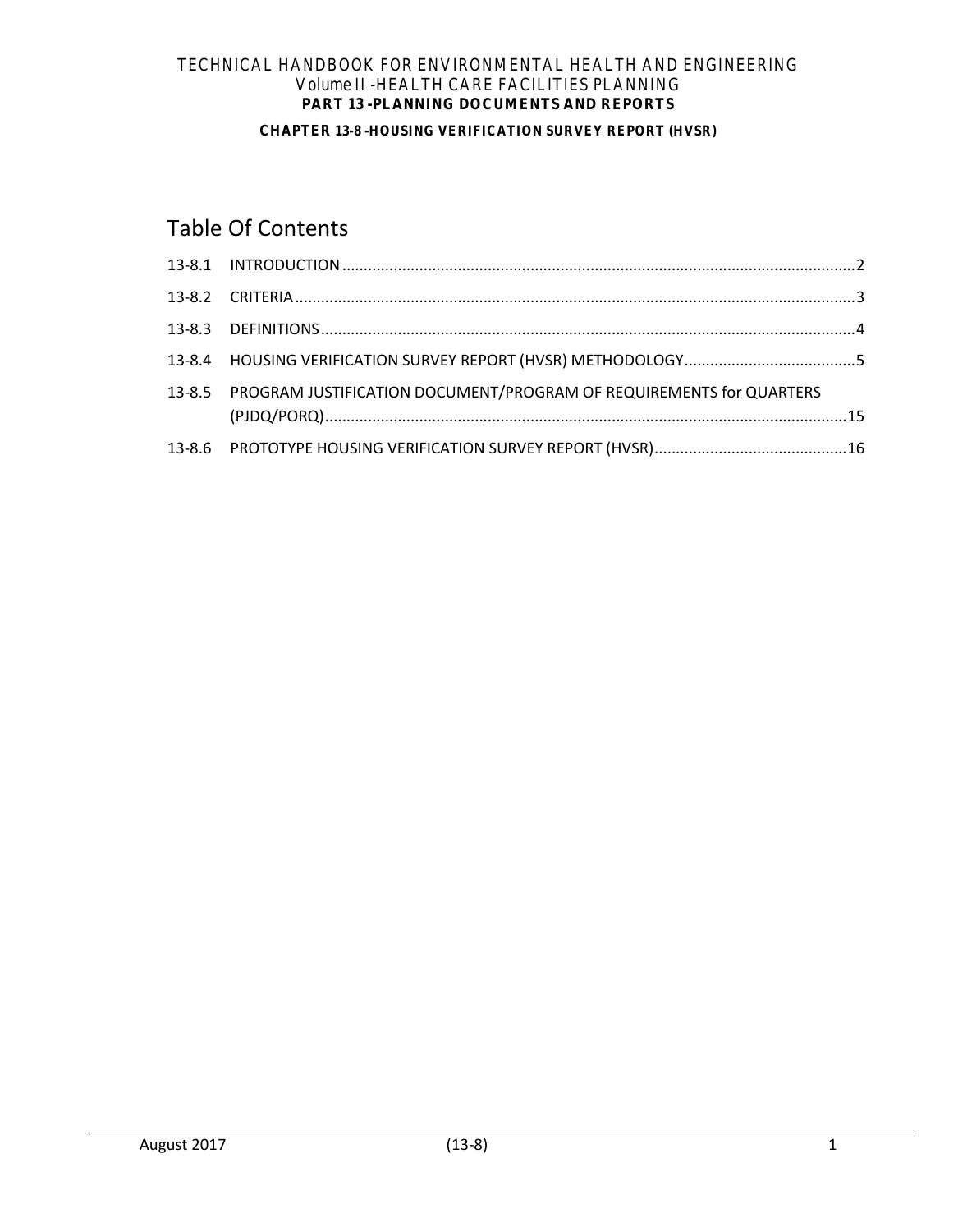#### **CHAPTER 13-8 -HOUSING VERIFICATION SURVEY REPORT (HVSR)**

# **13-8.1 INTRODUCTION**

<span id="page-2-0"></span>A. Purpose

The purpose of this chapter is to provide information on the requirements of a housing verification survey report (HVSR). The HVSR determines, within a defined radius of an existing or proposed new health care facility, the availability and condition of both Government and private-sector housing for the health care staff at the facility site. This report forms the basis of the new quarters construction proposal justification. It is included in the Program Justification Document for Quarters (PJDQ) for stand-alone new, or additional (to existing), quarters construction projects, or is included as a requisite tabbed section in the Program Justification Document (PJD) for a new health facility construction project that requires new quarters. The guidelines, herein, are to be used by whoever is involved, in the preparation of this necessary documentation for new quarters construction proposals.

B. Scope

This chapter addresses the IHS method for determining the need for new staff quarters at a new healthcare site or additional staff quarters at existing healthcare facility. Quarters supporting new health care facilities, which are processed concurrently with the health care facility design and construction, are also included. Updates to an original HVSR for staff quarters are required to comply with this chapter's requirements.

## C. Responsibilities

The Team Leader appointed by the IHS Area Office or a Tribal organization that has compacted these services is assigned these responsibilities:

- Lead the team in performing the housing verification survey
- Prepare the HVSR with all documentation
- Submit the HVSR to whomever is preparing the PJD.

The survey team, designated by the Area Office Director or a Tribal organization, shall consist of two to four members, among which are the team leader and representatives from the Area's Planning and Facilities Offices. It is also desirable, though not required, to have team member(s) representing the service unit or organization managing the facility and/or the tribe.

## D. Background

It is IHS policy - per Indian Health Manual Part 5, Chapter 13, Quarters Management - to ensure the availability of safe suitable housing for personnel essential to the continuity of the health care delivery system and for those personnel required to protect Government property, interests, and obligations.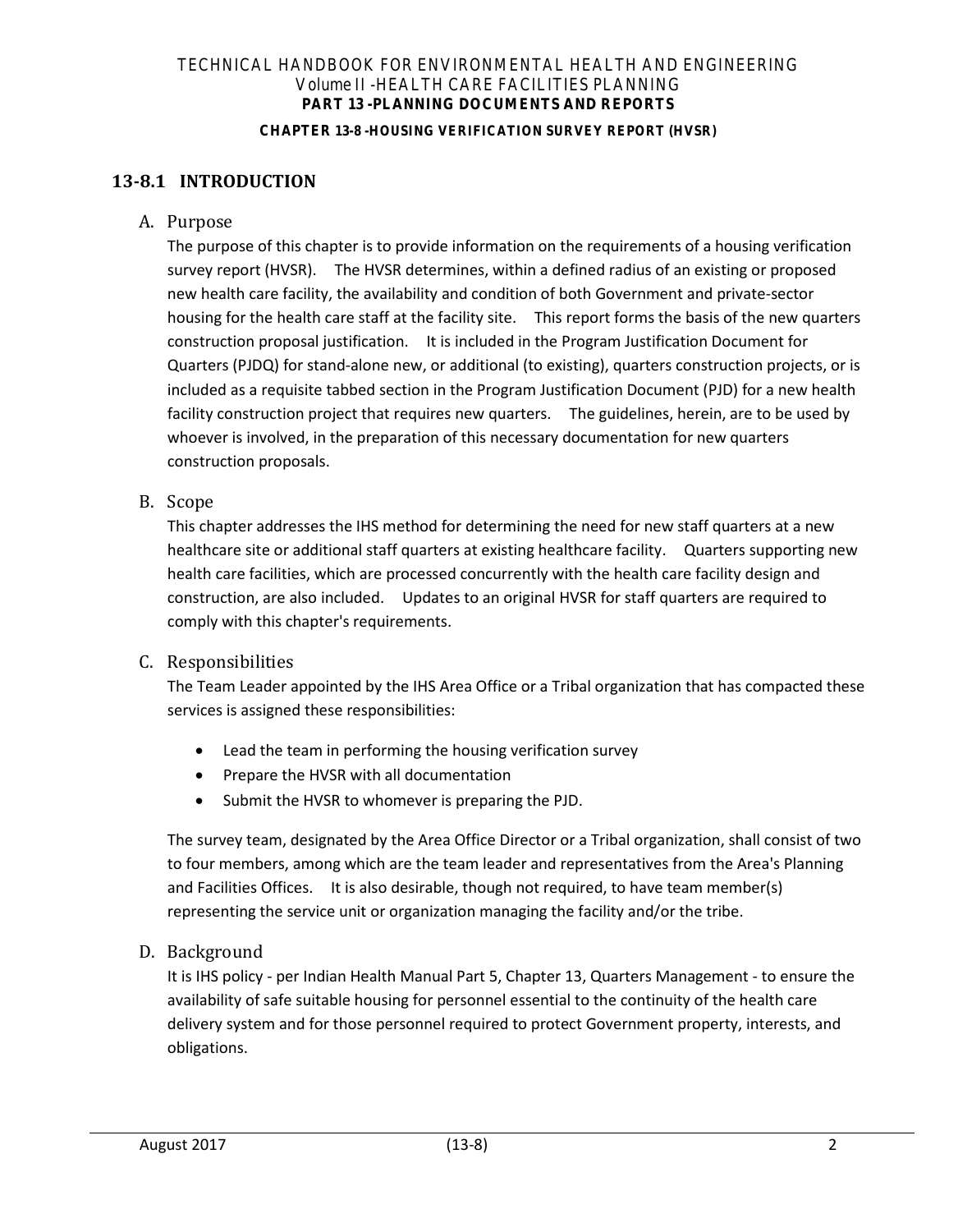### **CHAPTER 13-8 -HOUSING VERIFICATION SURVEY REPORT (HVSR)**

When a new or replacement health care facility is planned, IHS reviews the need to construct quarters units as part of the planning process. If existing facilities are expanding or adding new programs IHS may review the need for new or additional Federal quarters.

# <span id="page-3-0"></span>**13-8.2CRITERIA**

A. Criteria, Laws, and Policies

5 U.S.C. Section 5911 - Quarters and facilities; employees in the United States. The head of an agency may provide, directly or by contract, an employee stationed in the United States with quarters and facilities, when conditions of employment or of availability of quarters warrant the action.

Office of Management and Budget Circular (OMB) No. A-45, "Rental and Construction of Government Quarters". This circular sets forth policies and administrative guidance to be used by executive agencies in establishing and administering rental rates and other charges for Government rental quarters and related facilities located within the fifty States, the District of Columbia, and the territories and possessions of the United States. It also sets forth policies and administrative guidance to be used by executive agencies respecting construction of Federallyowned housing (exclusive of military barracks) for civilian and military personnel, as well as for employees of Government contractors, whether provided on a rental basis or free of charge, both in the United States and overseas. It is the policy of the Federal Government to rely on the private housing market to provide housing for its civilian employees. Only if there is a requirement of service or protection, or if there is lack of available private housing, may agencies acquire rental quarters.

The Department of Health and Human Services Office of the Inspector General Report, April 17, 1990, provided guidance for improving the planning and construction process for IHS staff housing.

Indian Health Care Improvement Act, Public Law 94-437, mandates IHS to have its health care facilities accredited. IHS is required to maintain adequate staffing levels to maintain accreditation by the Joint Commission (JC). Therefore the lack of quarters may affect a facilities accreditation rating.

All quarters construction project proposals (PJDQ) shall include, HVSR documentation, as described in this chapter. The HVSR documents shall include the completed standard forms, as exhibits. The HVSR and forms templates, may be obtained from the Office of Environmental Health and Engineering (OEHE) website a[t http://www.ihs.gov/oehe/.](http://www.ihs.gov/oehe/)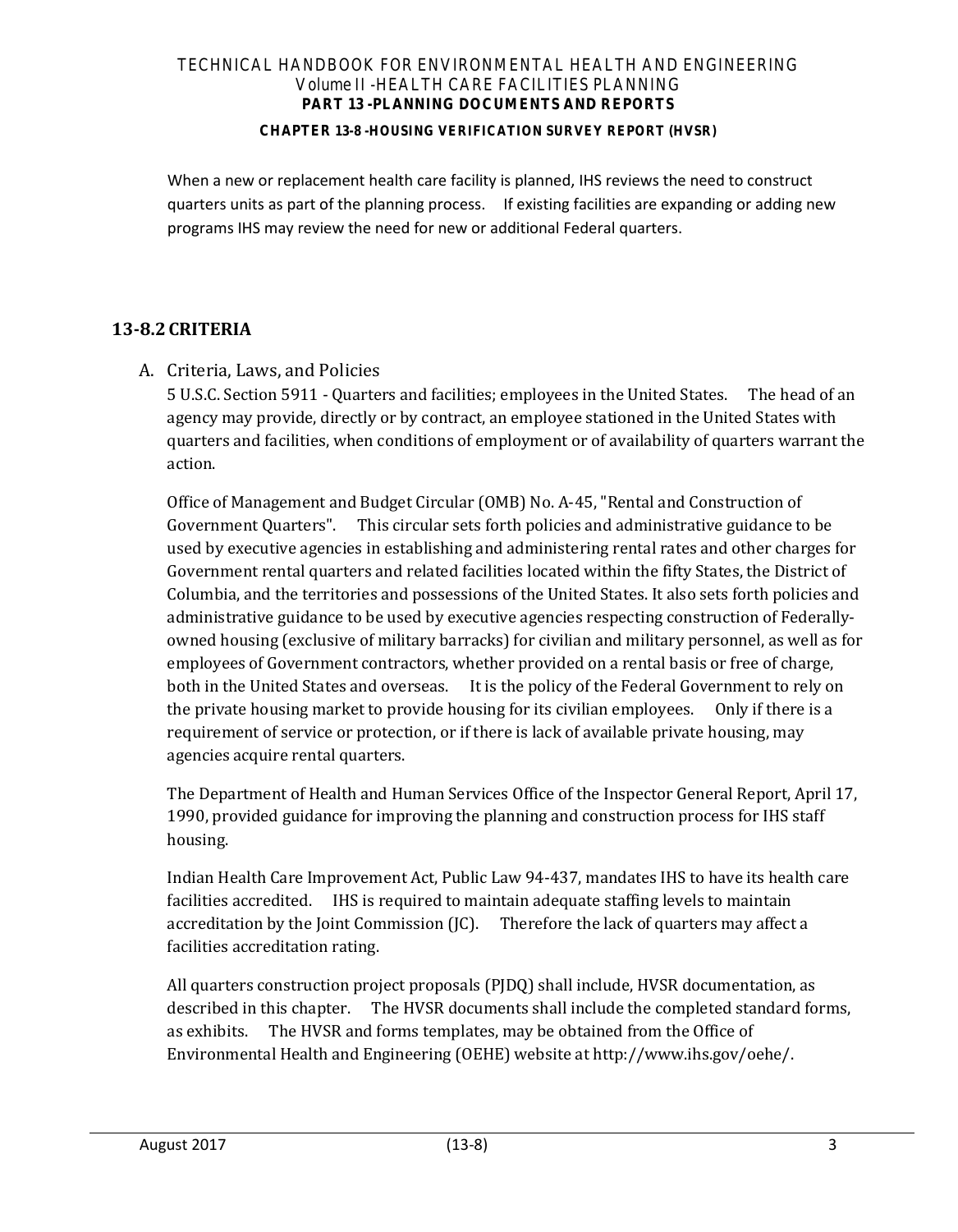#### **CHAPTER 13-8 -HOUSING VERIFICATION SURVEY REPORT (HVSR)**

# <span id="page-4-0"></span>**13-8.3DEFINITIONS**

- A. *Construction Priority List (CPL)* a list of construction projects, each of which have been evaluated and have a Program Justification Document (PJD), approved by the Director of the Office of Environmental and Engineering (OEHE).
- B. Demonstrated *Preference Community* a city or town having a year-round population of less than 1,500 (less than 5,000 in Alaska), and where a demonstrated preference to reside is indicated by non-local IHS staff currently residing in this community and is located 50 road miles (75 kilometers) or less from the healthcare facility.
- C. *Government Quarters (GQ)* Government-controlled housing units which are, or can be, assigned to non-local IHS personnel. This includes existing IHS quarters units which are IHS-owned or - leased and located 50 road-miles (75 kilometers) or less from the health care facility. It also includes other Government quarters units owned or leased by other Government agencies, located 50 road miles or less from the health care facility, which are available to IHS for occupancy by IHS staff. Quarters are categorized as either rental or transient quarters units.
- D. *Housing Verification Survey Report (HSVR)* a survey of Government quarters units and privatesector housing to determine the total number of local housing units (both Government-and privately-controlled) available, for occupancy by IHS staff, at a particular location.
- E. *Installation* separately located and defined real property parcel that includes a number of buildings, structures, and utilities systems, and generally is the focal point for a defined IHS service area. Each installation is assigned a unique identification number in the Real Property Inventory.
- *F. Local Staff* A staff member who resides 50 road-miles or less from the health care facility at the time of his/her employment in that facility.
- G. *Non-Local Staff* A staff member who resides more than 50 road-miles from the health care facility at the time of his/her employment in that facility. *Private-Sector Housing (LP)* - all types of housing units, except Government quarters units, which would be available to an IHS Staff member to own, rent, or otherwise occupy. *Quarters Quality Rating* - an evaluation of both the interior and exterior conditions of each Government quarters unit. This is the rating reported in the Department of Interior (DOI) Internet Quarters Management Information System (iQMIS). Each time a quarters unit is reconditioned or made available for occupancy, the Area Realty Management Officer will assign a quality rating per the Area facilities management staff's quality rating determination.
- H. *Health Facilities Database System (HFDS).* The HFDS is a repository for US Government and Tribal Real Property Assets within IHS and is used to manage the backlog of deficiencies using Facilities Engineering Deficiency System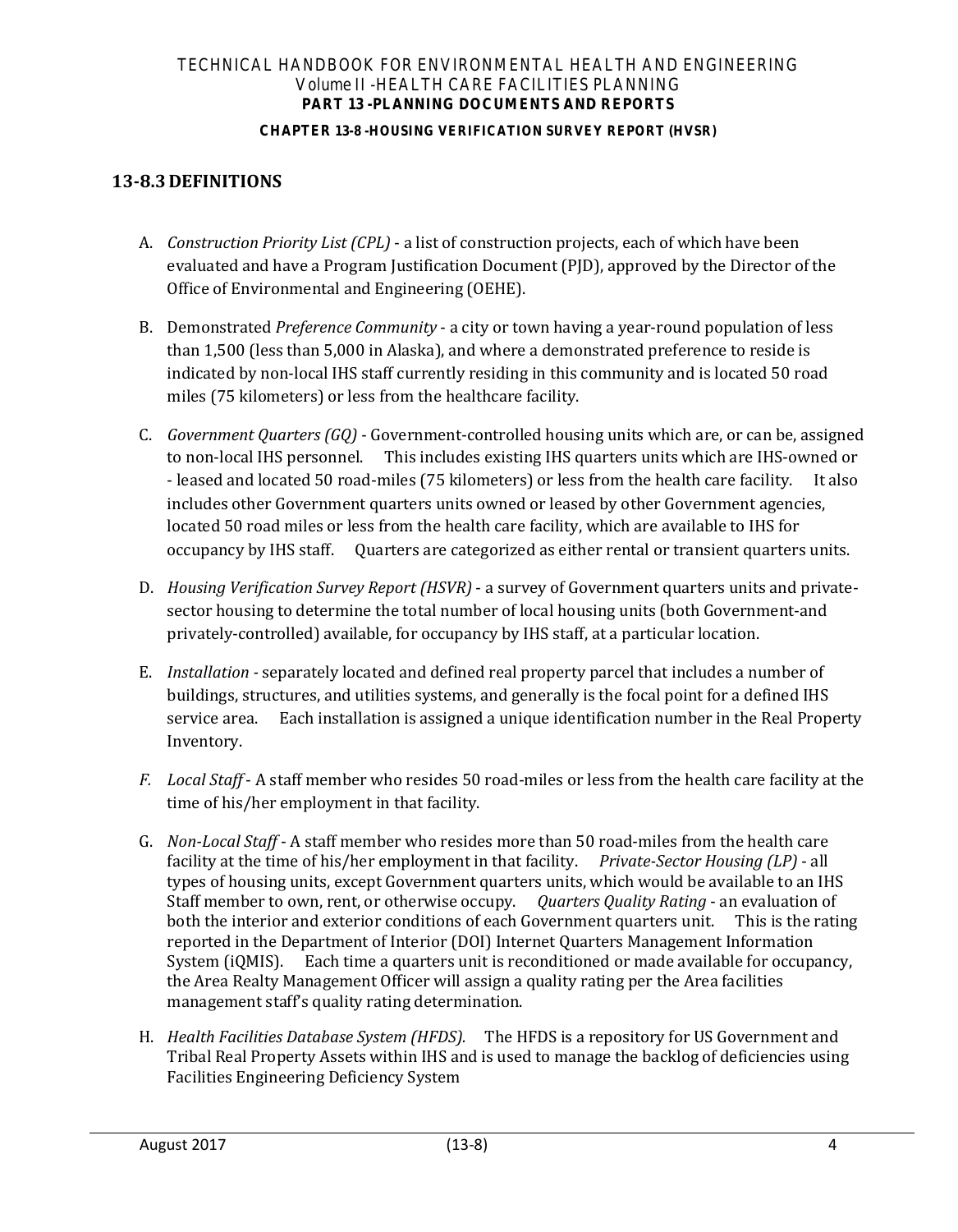## **CHAPTER 13-8 -HOUSING VERIFICATION SURVEY REPORT (HVSR)**

- I. *Internet Quarters Management Information System (iQMIS)*. The iQMIS system was developed by the DOI for establishing consistent rental rates for Government quarters. The iQMIS database is managed by the DOI/Interior Business Center (IBC) through an interagency agreement with the IHS.
- J. *Recognized Community* an incorporated or unincorporated city or town having a year-round population of 1,500 or more (5,000 or more in Alaska). These communities will be separated into two zones. A Core zone located 50 road-miles or less from the healthcare facility and a Secondary zone located between 50 and 65 road miles from the healthcare facility.
- K. *Rental Quarters Units* Quarters intended for other than transient occupancy by a member of the IHS staff or other authorized person. Persons assigned to rental quarters units are always charged for rent and utilities.
- L. *Transient Quarters units* Quarters units intended for short-term occupancy of up to 90 days. Their purpose is to accommodate official visitors, guests, volunteers, and short-term staff and contractors, and other transient personnel.
- <span id="page-5-0"></span>M. *Vacancy Rate* - a recurring rate reflecting the extent of vacant housing over a period of time to which the local economy will continue to adjust; it will usually remain constant over time.

# **13-8.4 HOUSING VERIFICATION SURVEY REPORT (HVSR) METHODOLOGY**

*The general format of the HVSR, and the information required, is described as follows.* 

- A. Signature Page provide a signature page for each HVSR indicating the following:
	- a. For HVSR prepared by IHS personnel or Tribal organizations other than Title V
		- Signature and date of the preparer.
		- Signature and date of the Area Office planning officer, if applicable.
		- Signature and date of the Director of Engineering Services, if applicable.
		- Signature and date of the Tribal organization official, if applicable.
		- Signature and date of the Area Office Associate Director (Reviewer/Recommender).
		- Signature and date of the Area Office Director (Approver).
	- b. For HVSR prepared by Title V Organizations
		- **Only** the signature and date of Tribal Leader recommending the report is needed on the signature Page.
- B. Table of Contents indicate the location of the chapters, sections, main subdivisions, and tabs.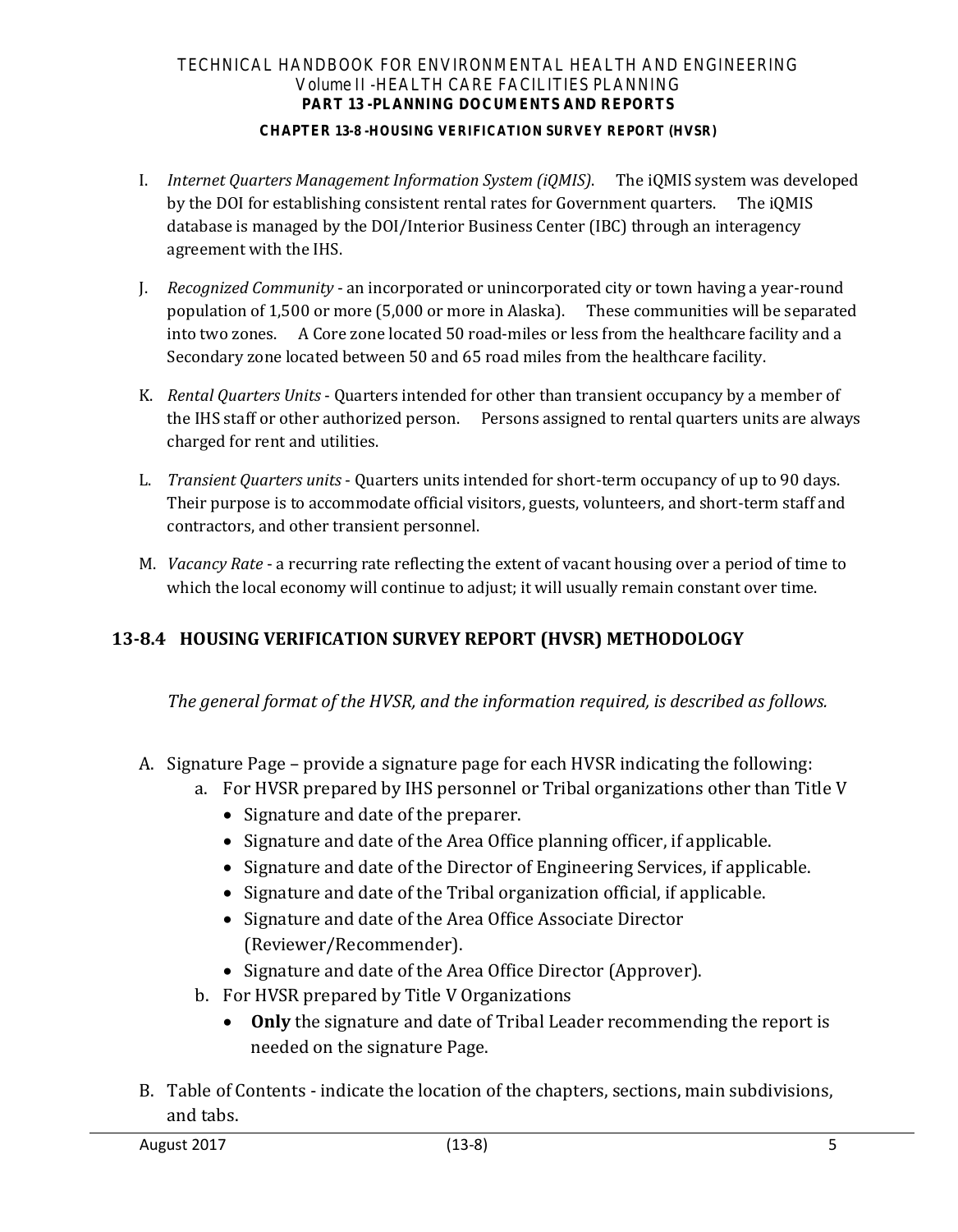## **CHAPTER 13-8 -HOUSING VERIFICATION SURVEY REPORT (HVSR)**

- C. Introduction and Purpose include the following in this section:
	- *Purpose* describe the reasons for performing the housing verifications survey. Indicate that the survey is required for the IHS PJDQ (or PJD if appropriate), or that a HVSR is being updated. In either case, it is done in accordance with guidelines of this IHS technical handbook, and provides IHS with a current verifiable count of both Government and private-sector housing units available locally for occupancy by IHS staff.
	- *Survey Team* identify the name and organization of the team leader and members of the survey team.
	- *Description of Project* provide a general overview of the proposed quarters project, including the location of the project and the reason why new staff quarters units are needed (e.g., construction of a new hospital).
	- *Description of Survey Area* provide general information about the survey area which contributes to the living conditions; e.g., geography, demographics, weather, economy, remoteness, etc. Include a general location/site map.
- D. Existing Government Units included with the Phase II Quarters Construction Priority System (QCPS) (and provided to the survey team by the Area Office) is a listing of the status of all assignable IHS-owned or - leased quarters units, located 50 road miles or less from the health care facility. This same information, as appropriate, is also provided for other Government quarters units, located 50 road miles or less from the health care facility, which are available to IHS for occupancy by IHS staff. The survey team will verify the accuracy of this information and provide a corrected listing of this data, for each location, as illustrated in Exhibit 1, at the end of this section, for all existing Government quarters units. The listing includes the following:
	- *Area* Enter the name of the IHS Area Office.
	- *Date* Enter the date that this HVSR worksheet was completed.
	- *Service Unit* Enter the name of the IHS service unit in which the existing Government quarters units are located.
	- *Installation* Number Within each service unit, there may be more than one installation. The installation number in which the existing quarters units are located is taken from the Health Facilities Database System (HFDS).
	- *Location/Distance* Include the city, state, and road distance the existing Government quarters units are from the health care facility. A site map, showing the location of existing Government units in relation to the health care facility, shall also be provided.
	- Total Number of Government Quarters Units at This LocationProvide the total number of existing IHS Government quarters units and the total of those owned by other Government agencies (even if they are not available to IHS) ,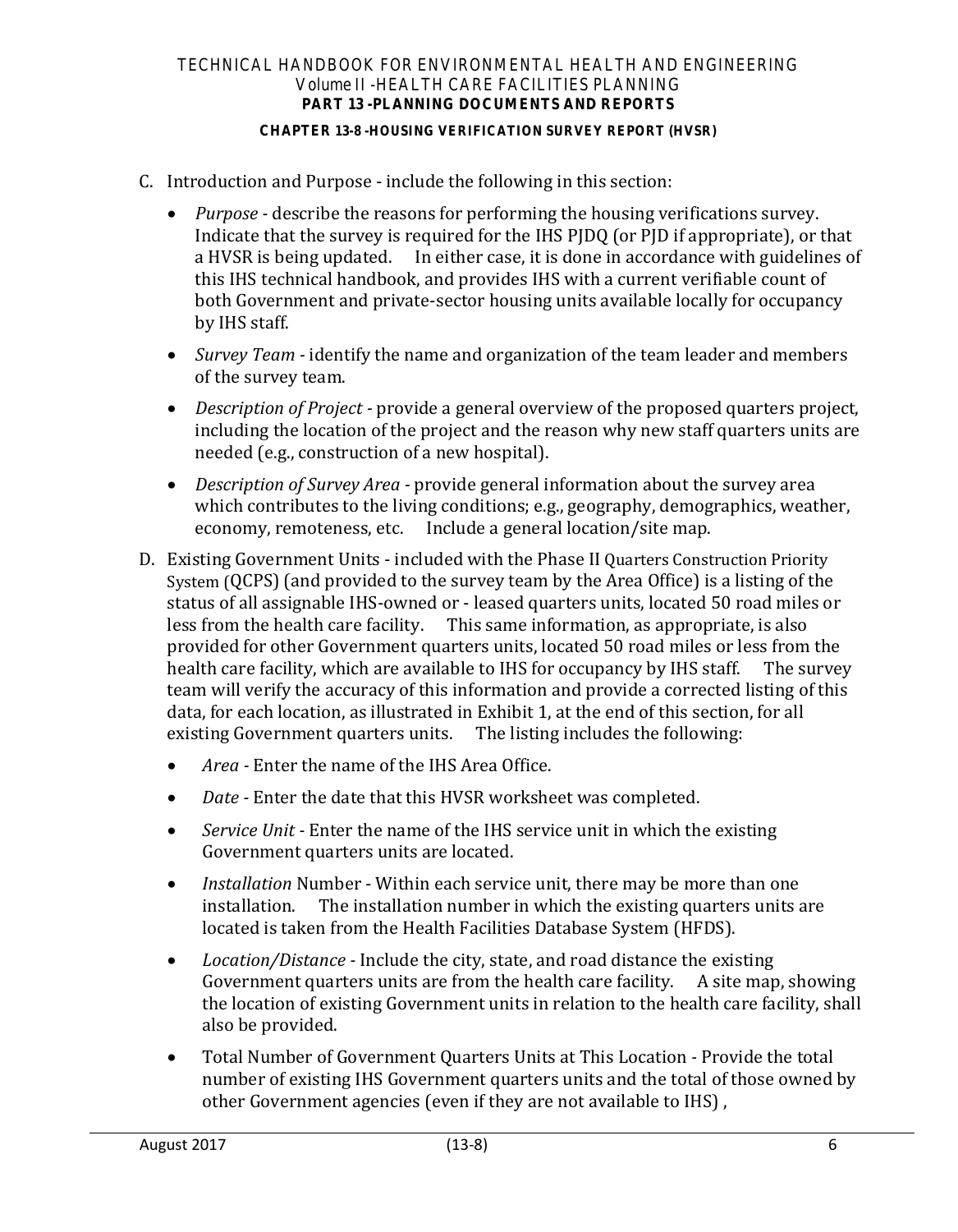### **CHAPTER 13-8 -HOUSING VERIFICATION SURVEY REPORT (HVSR)**

- *Owner* List the government agency that owns the quarters units; e.g., IHS, Bureau of Indian Affairs (BIA), Department of Defense, etc.
- *Building* Number Enter the five-digit number assigned to the quarters unit which matches the iQMIS database.
- *Quarters Unit Designation* Enter the IHS quarters unit designation as either "rental" or "transient" as defined in the Quarters Program, Chapter 13, Part V5, Indian Health Manual.
- *Quarters Unit Description* Enter the type of quarters unit; e.g., "Residence 2BR" for a two-bedroom residence, "Apartment IBR", "Trailer 2 BR", etc., which matches the iQMIS database.
- *Internal Condition* Enter the rating which matches the iQMIS database. The quality rating is determined by the Area facilities management staff each time a quarters unit is reconditioned or made available for occupancy. verify the quality condition is necessary only for those units for which the internal<br>or external condition is listed as poor or obsolete/substandard. Poor is defined or external condition is listed as poor or obsolete/substandard. as needing major repairs; substantial deferred maintenance is evident. An obsolete/substandard condition is one in which the quarters unit is not fit for human habitation; major health and safety violations are evident. Quarters Program requires that any quarters unit designated in the poor or obsolete/substandard condition shall be repaired and upgraded to at least fair condition within one year of such designation. Otherwise, disposal action or Both the internal and external quarters unit condition shall be rated at least fair in order to be suitable for the intended occupant.
- *External Condition* Use the same criteria as "internal condition" above. The information on IHS Government quarters units shall match the data in the iQMIS database, as the number of assignable IHS quarters units is verified using this database. If the iOMIS database is not current and contains inaccurate data. If the iQMIS database is not current and contains inaccurate data, the information shall be updated prior to submission of Phase III of the QCPS.

For each unit designated as poor or obsolete/substandard, include the following supplemental information as an attachment to this listing:

- *Deficiencies* describe the major deficiencies of the quarters units which are the basis for the poor or obsolete/substandard quality rating.
- *Cost Estimate* provide a cost estimate to renovate and correct the major deficiencies of the unit.
- *Feasibility* determine the economic feasibility of renovating the unit versus constructing a replacement unit. Factors to be considered in this evaluation include cost of renovation versus cost of a new unit, projected service life of the unit, operation and maintenance requirements, etc.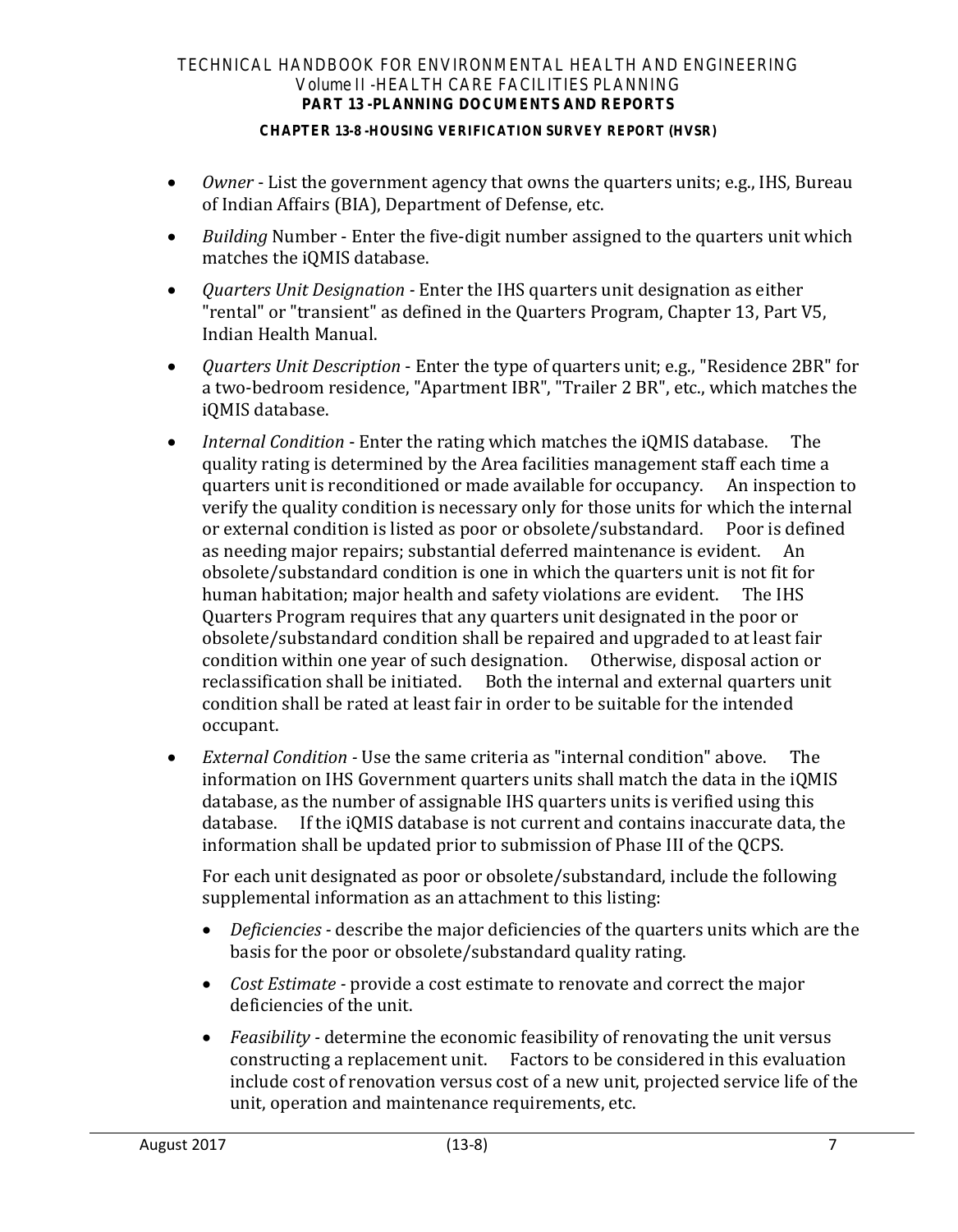### **CHAPTER 13-8 -HOUSING VERIFICATION SURVEY REPORT (HVSR)**

• *Recommended* Action - For quarters units determined to be unfeasible to renovate, recommend how these units are to be disposed after they are replaced with new quarters units.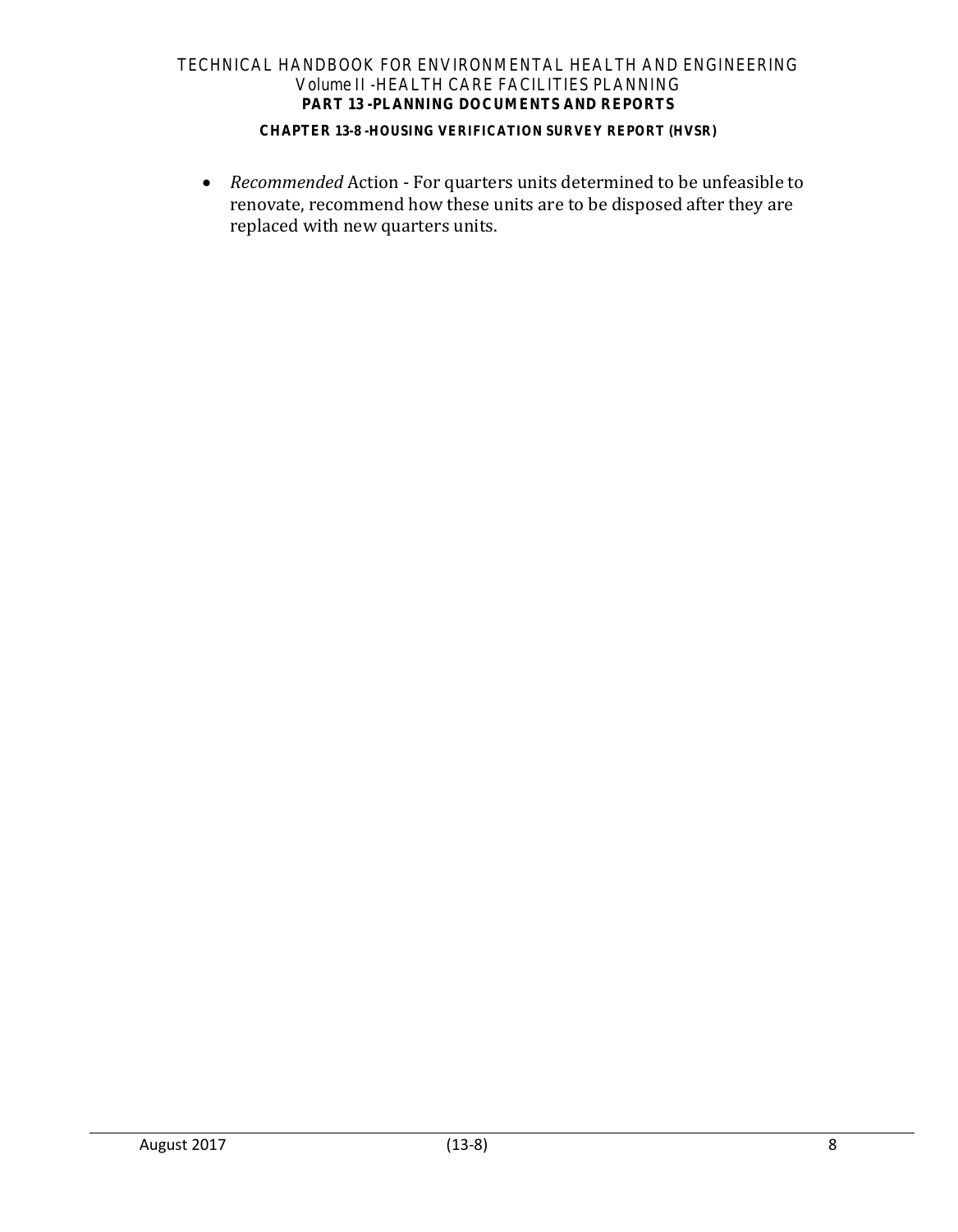#### **CHAPTER 13-8 -HOUSING VERIFICATION SURVEY REPORT (HVSR)**

| Exhibit 1    |                                      |                                                                                                                      | <b>HOUSING VERIFICATION SURVEY REPORT</b><br><b>Existing Government Quarters</b> |                       |                |
|--------------|--------------------------------------|----------------------------------------------------------------------------------------------------------------------|----------------------------------------------------------------------------------|-----------------------|----------------|
| Area         |                                      | <u> Alexandria de la contrada de la contrada de la contrada de la contrada de la contrada de la contrada de la c</u> |                                                                                  | Date                  |                |
| Service Unit |                                      |                                                                                                                      |                                                                                  | <b>Installation</b>   |                |
| Location     |                                      |                                                                                                                      |                                                                                  |                       |                |
|              | Distance from Health Care Facility   |                                                                                                                      | miles                                                                            |                       |                |
|              | Government Quarters at this Location |                                                                                                                      |                                                                                  |                       |                |
|              |                                      |                                                                                                                      | (IHS)                                                                            |                       | (Other Agency) |
| Owner        | Building<br>Number                   | Designation                                                                                                          | Description                                                                      | Condition<br>External | Internal       |
|              |                                      |                                                                                                                      |                                                                                  |                       |                |
|              |                                      |                                                                                                                      |                                                                                  |                       |                |
|              |                                      |                                                                                                                      |                                                                                  |                       |                |
|              |                                      |                                                                                                                      |                                                                                  |                       |                |
|              |                                      |                                                                                                                      |                                                                                  |                       |                |
|              |                                      |                                                                                                                      |                                                                                  |                       |                |
|              |                                      |                                                                                                                      |                                                                                  |                       |                |
|              |                                      |                                                                                                                      |                                                                                  |                       |                |
|              |                                      |                                                                                                                      |                                                                                  |                       |                |
|              |                                      |                                                                                                                      |                                                                                  |                       |                |
|              |                                      |                                                                                                                      |                                                                                  |                       |                |
|              |                                      |                                                                                                                      |                                                                                  |                       |                |
|              |                                      |                                                                                                                      |                                                                                  |                       |                |
|              |                                      |                                                                                                                      |                                                                                  |                       |                |
|              |                                      |                                                                                                                      |                                                                                  |                       |                |
|              |                                      |                                                                                                                      |                                                                                  |                       |                |
|              |                                      |                                                                                                                      |                                                                                  |                       |                |
|              |                                      |                                                                                                                      |                                                                                  |                       |                |
|              |                                      |                                                                                                                      |                                                                                  |                       |                |
|              |                                      |                                                                                                                      |                                                                                  |                       |                |
|              |                                      |                                                                                                                      |                                                                                  |                       |                |
|              |                                      |                                                                                                                      |                                                                                  |                       |                |
|              |                                      |                                                                                                                      |                                                                                  |                       |                |
|              |                                      |                                                                                                                      |                                                                                  |                       |                |
|              |                                      |                                                                                                                      |                                                                                  |                       |                |
|              |                                      |                                                                                                                      |                                                                                  |                       |                |
|              |                                      |                                                                                                                      |                                                                                  |                       |                |
|              |                                      |                                                                                                                      |                                                                                  |                       |                |
|              |                                      |                                                                                                                      |                                                                                  |                       |                |
|              |                                      |                                                                                                                      |                                                                                  |                       |                |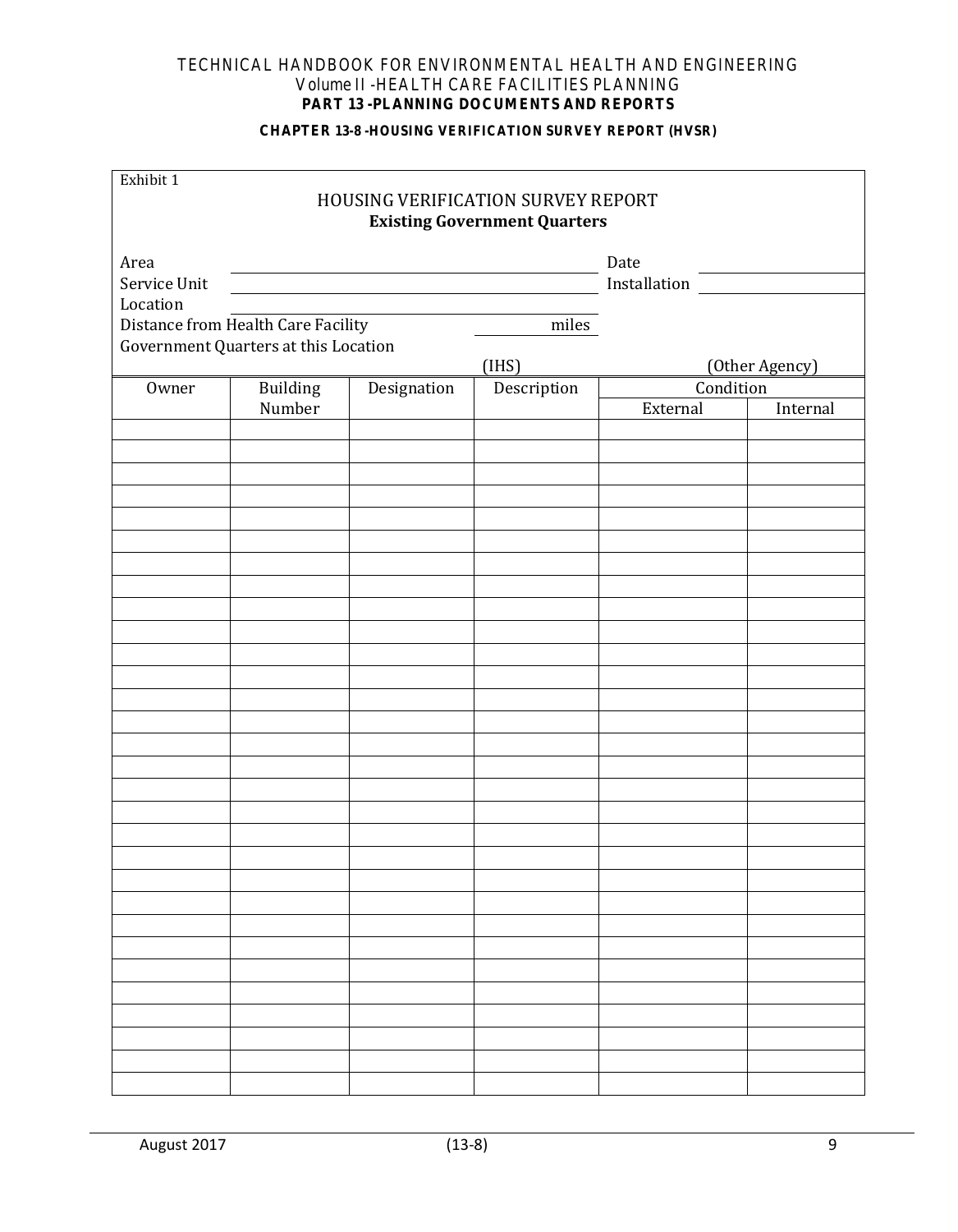## **CHAPTER 13-8 -HOUSING VERIFICATION SURVEY REPORT (HVSR)**

E. Private-sector Housing Market - In this section describe the local private-sector housing units available for sale and rent in communities located in two zones: 1) (Core zone) 50 road miles or less from the health care facility, and 2) (Secondary zone) between 50 and 65 miles from the health care facility. The surveyed communities (including the community in which the health care facility is located) consist of all local "recognized" communities and other local communities where a "demonstrated preference" to reside is indicated. Population and distance (based on road miles using the most efficient time route) figures are taken from the latest edition of the Rand McNally Road Atlas. Alternatively, information for tabulating distances and commuting areas may also be obtained from an online source e.g., [MapQuest](http://www.mapquest.com/) or [Google](https://www.google.com/maps) Maps. (Do not count income-producing properties such as farms). (Do not count income-producing properties such as farms).

Where more than one IHS facility is within a zone, assume that the number of privatesector quarters units available to the IHS staff in that community (i.e., the average vacancy rate) will be used to calculate housing available for each nearby facility. Therefore available vacant private-sector housing shall not be prorated among nearby facility locations.

The survey team shall explore the following resources, as appropriate, to obtain<br>information about each of the communities surveved. This will enable an accurate information about each of the communities surveyed. accounting of available private-sector housing units. When possible, the team shall make annointments to meet with these people, rather than arrive unexpectedly. For make appointments to meet with these people, rather than arrive unexpectedly. HVSR updating, census information on population in various communities can be obtained from [www.census.gov](file://hqrckopsfs/shares/odir/OEHE/DFPC/Guidelines/Technical%20Handbook/13-8%20HVSR/www.census.gov%20) to determine population growth and population percentage change between census dates.

- *Local Realtors* Contact or access, local realtors and/or their websites to acquire sales history, market conditions, availability, unit size, average time on market, selling prices, trends, etc.
- *Property Management Companies/Local Housing Authority/State Human Resources Development Council -* These are a source of rental unit information that can provide management services for owners of multiple-family units (apartments, townhouses, condominiums, etc.) and single-family residences; or provide programs for rental to low income families.
- *Financial Institutions* Information can be obtained from banks, savings and loans, and credit unions concerning real estate activities, mortgage loan information, interest rates, special financing programs, repossessed houses, etc.
- *Chamber of Commerce/Community Development Offices* Detailed information is often available regarding community amenities, services, transportation, industries, retail stores, and recreational activities.
- *Utility Companies* Local utility companies (electric, gas, etc.) are often a good source for community profiles, services, demographic trends, etc.
- *Title Companies* Title companies are a good source for information regarding past real estate activity.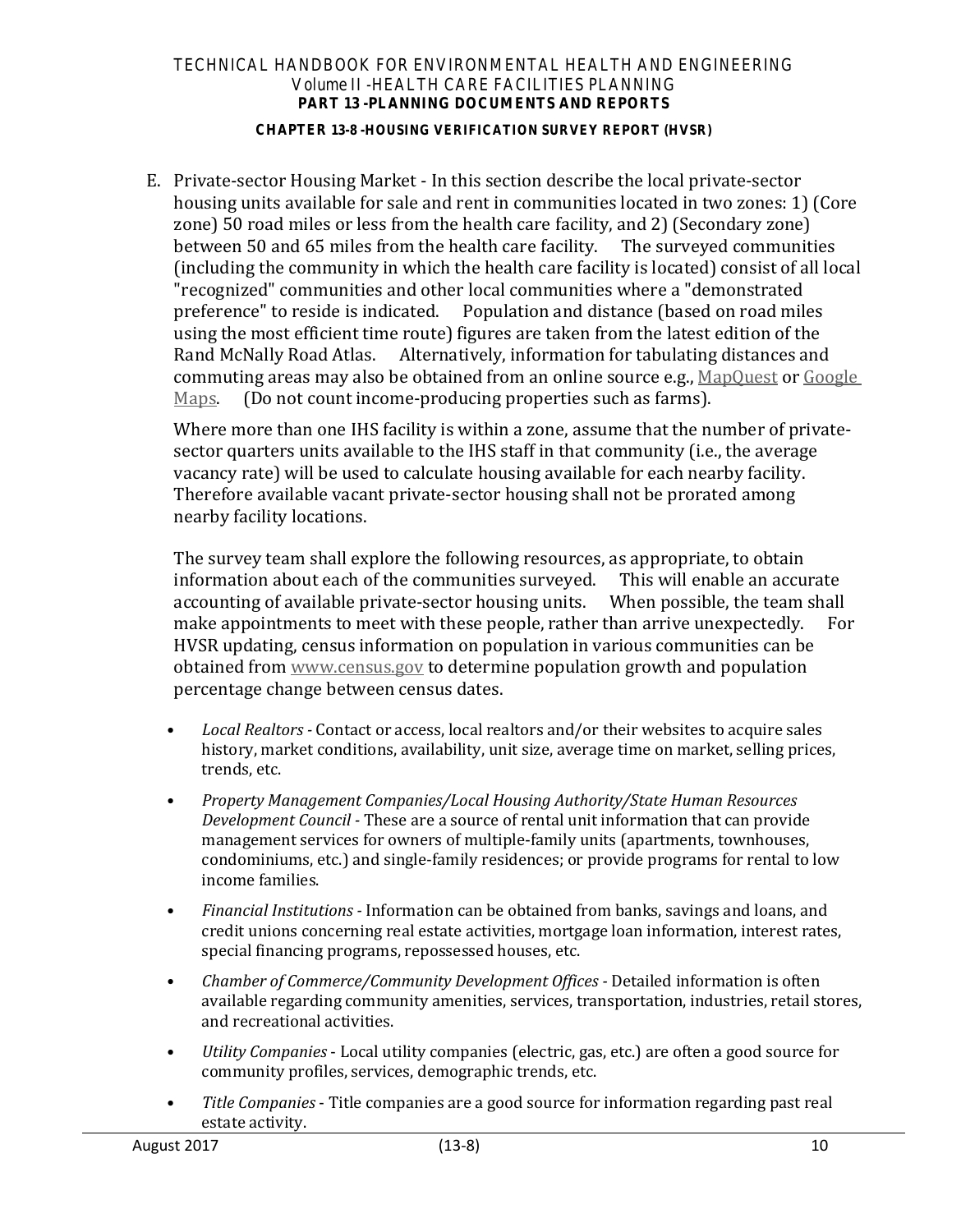#### **CHAPTER 13-8 -HOUSING VERIFICATION SURVEY REPORT (HVSR)**

- *Clerk and Recorder/Assessors Offices* Records of past transactions can be obtained at the County seat.
- *Tribal Housing Authorities* Tribe may own housing units that could be available for IHS Staff to rent.
- *Department of Housing and Urban Development (HUD)* The regional HUD office can provide information on foreclosures and general real estate activity.

For each recognized and demonstrated preference community (including the community in which the healthcare facility is located), that is located 65 road miles or less from the health care facility and is considered in this report, provide the following information:

## *Community Name and State*

- *Location* Road-miles and direction from the health care facility. Reference an attached site map which shows the location of the community relative to the health care facility. Distance (based on road-miles using the most efficient time route) figures obtained from [MapQuest](http://www.mapquest.com/) or [Google Maps.](https://maps.google.com/maps?hl=en&tab=wl)
- *Population* Population of communities in zone 1 and 2 obtained from www.census.gov.
- *Method of Access* Type, size, condition, and general maintenance of roads from the community to the health care facility. Include the type and frequency of restricted driving conditions or road closures due to weather, etc. Describe the availability of public transportation.
- *Services/Amenities Available* Describe the availability of community services, educational opportunities, medical/dental care, fire and police protection, retail services, employment opportunities, recreational facilities, and any other pertinent information which helps characterize the community.
- *Non-Local Staff* Quantify the number of non-local staff (employee) residing in this community.
- *Average Number of Housing Units for Sale* Provide historical data on the average number of housing units (do not count income-producing properties such as farms) available for sale at any time. Because of the cyclic nature of many housing markets, it is recommended that a minimum of one year of historical data be evaluated, at sufficient intervals, to provide a realistic average. Provide the data by the number of bedrooms and sales price, for each location, in a tabular format as illustrated in Exhibit 2, at the end of this section.
- *Average Number of Housing Units for Rent* Provide historical data on the average number of housing units (do not count income-producing properties such as farms) available for rent at any time; i.e., the average vacancy rate multiplied by the total number of rental units. Data shall cover, at least, the most recent one-year period and be evaluated, at sufficient intervals, to provide a realistic average. Provide the data by the number of bedrooms and monthly rental price in a tabular format, as illustrated in Exhibit 2.
- *Source of Data* Provide the sources of data for each community. Include the name,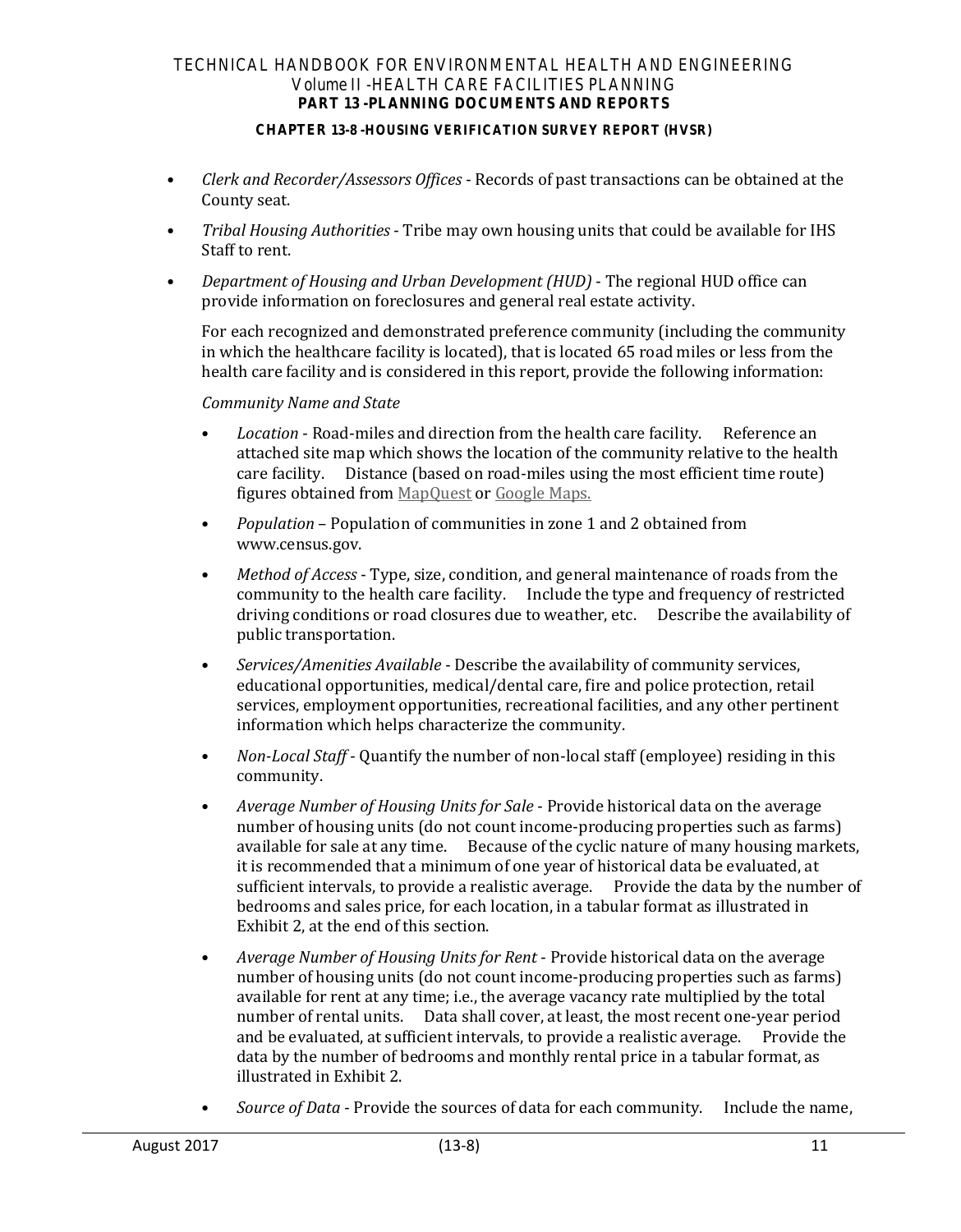#### **CHAPTER 13-8 -HOUSING VERIFICATION SURVEY REPORT (HVSR)**

job title, company name, address, and phone number of sources. This information will be used for future verification and updates.

| Exhibit 2                   |                                           |            |                                         |             |       |  |  |  |  |
|-----------------------------|-------------------------------------------|------------|-----------------------------------------|-------------|-------|--|--|--|--|
|                             | <b>HOUSING VERIFICATION SURVEY REPORT</b> |            |                                         |             |       |  |  |  |  |
| <b>Local Housing Market</b> |                                           |            |                                         |             |       |  |  |  |  |
|                             | Community<br>Population                   |            |                                         |             |       |  |  |  |  |
|                             |                                           |            |                                         | miles       |       |  |  |  |  |
|                             |                                           |            |                                         |             |       |  |  |  |  |
| <b>Survey Period</b>        |                                           |            | <b>Average Number of Units for Sale</b> |             |       |  |  |  |  |
|                             | 1 Bedrooms                                | 2 Bedrooms | 3 Bedrooms                              | 4+ Bedrooms | Total |  |  |  |  |
| Price                       |                                           |            |                                         |             |       |  |  |  |  |
| Less than \$75K             |                                           |            |                                         |             |       |  |  |  |  |
| \$75K to \$100K             |                                           |            |                                         |             |       |  |  |  |  |
| \$100K to \$150K            |                                           |            |                                         |             |       |  |  |  |  |
| \$150K to \$200K            |                                           |            |                                         |             |       |  |  |  |  |
| \$200K to \$250K            |                                           |            |                                         |             |       |  |  |  |  |
| \$250 K to \$300K           |                                           |            |                                         |             |       |  |  |  |  |
| \$300K to \$350K            |                                           |            |                                         |             |       |  |  |  |  |
| \$350K to \$400K            |                                           |            |                                         |             |       |  |  |  |  |
| +\$400K                     |                                           |            |                                         |             |       |  |  |  |  |
| Total                       |                                           |            |                                         |             |       |  |  |  |  |
|                             | Average Number of Units for Rent          |            |                                         |             |       |  |  |  |  |
| <b>Monthly Lease</b>        | 1 Bedrooms                                | 2 Bedrooms | 3 Bedrooms                              | 4+ Bedrooms | Total |  |  |  |  |
| Less than \$300             |                                           |            |                                         |             |       |  |  |  |  |
| \$300 to \$500              |                                           |            |                                         |             |       |  |  |  |  |
| \$500 to \$750              |                                           |            |                                         |             |       |  |  |  |  |
| \$750 to \$1000             |                                           |            |                                         |             |       |  |  |  |  |
| \$1000 to \$1500            |                                           |            |                                         |             |       |  |  |  |  |
| \$1500 to \$2000            |                                           |            |                                         |             |       |  |  |  |  |
| \$2000 to \$2500            |                                           |            |                                         |             |       |  |  |  |  |
| \$2500 to \$3000            |                                           |            |                                         |             |       |  |  |  |  |
| $$3000 +$                   |                                           |            |                                         |             |       |  |  |  |  |
| Total                       |                                           |            |                                         |             |       |  |  |  |  |

F. Non-Local Staff Interviews - The survey team shall interview a representative sample of IHS non-local staff and report their findings in this section of the HVSR. The purpose of these interviews is to determine the staff housing preferences and opinions concerning the local Exhibit 3 provides examples of questions such as turnover of staff, rent versus purchase, local build, personal preferences, etc. It is recommended these interviews be conducted in groups of three to five to foster group interaction and stimulate discussion.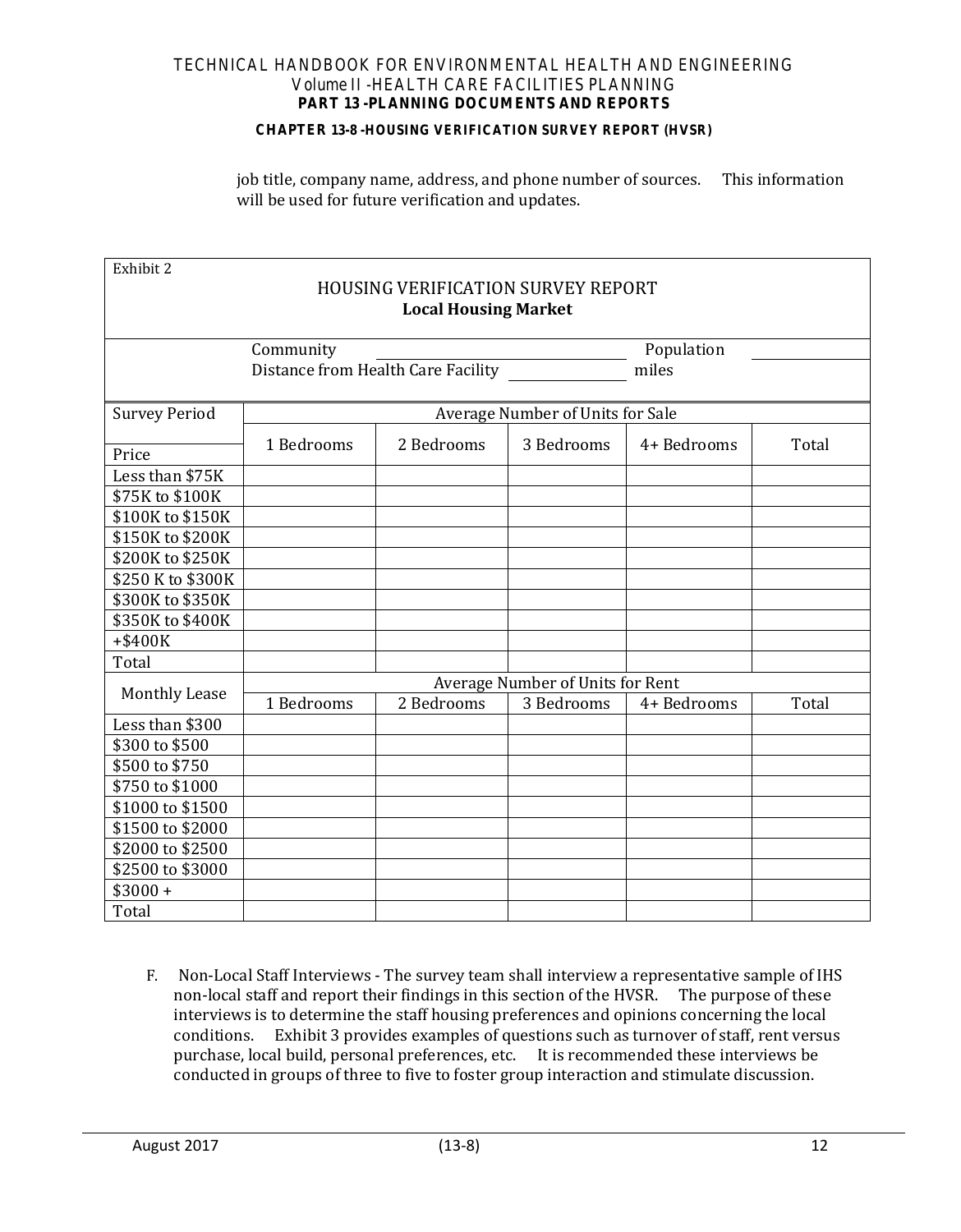#### **CHAPTER 13-8 -HOUSING VERIFICATION SURVEY REPORT (HVSR)**

| Exhibit 3                          |    |    |                                                                                |      |              |         |
|------------------------------------|----|----|--------------------------------------------------------------------------------|------|--------------|---------|
|                                    |    |    | <b>HOUSING VERIFICATION SURVEY REPORT</b><br><b>Non-local Staff Interviews</b> |      |              |         |
|                                    |    |    |                                                                                | Date |              |         |
| Service Unit                       |    |    |                                                                                |      | Installation |         |
| Location                           |    |    |                                                                                |      |              |         |
| The turnover rate at this facility |    |    |                                                                                |      |              |         |
|                                    |    |    | Answers                                                                        |      |              |         |
| <b>IHS Staff member</b>            | #1 | #2 | #3                                                                             | #4   | #5           | Average |
| Time at Facility (yr.)             |    |    |                                                                                |      |              |         |
| Commuting Distance (mi)            |    |    |                                                                                |      |              |         |
| Do you prefer renting?             |    |    |                                                                                |      |              |         |
| Do you have lease?                 |    |    |                                                                                |      |              |         |
| Do you have a sub-lease?           |    |    |                                                                                |      |              |         |
| Do you prefer buying?              |    |    |                                                                                |      |              |         |
| Do you prefer to build a           |    |    |                                                                                |      |              |         |
| house?                             |    |    |                                                                                |      |              |         |
| Do you prefer detached             |    |    |                                                                                |      |              |         |
| houses?                            |    |    |                                                                                |      |              |         |
| Do you prefer duplexes?            |    |    |                                                                                |      |              |         |
| Do you prefer multiplex            |    |    |                                                                                |      |              |         |
| (apartments)                       |    |    |                                                                                |      |              |         |
| Do you have more than              |    |    |                                                                                |      |              |         |
| one vehicle?                       |    |    |                                                                                |      |              |         |
| Do you have children?              |    |    |                                                                                |      |              |         |
| The average age of the             |    |    |                                                                                |      |              |         |
| children.                          |    |    |                                                                                |      |              |         |
| Recreational activities            |    |    |                                                                                |      |              |         |
| your family likes.                 |    |    |                                                                                |      |              |         |
|                                    |    |    |                                                                                |      |              |         |

G.Summary and Conclusions - A summary of the information shall be presented in the format illustrated in Exhibit 4, at the end of this section. of the survey concerning the number of local Government quarters units and local private-sector housing units, which may be reasonably expected to be available for non-local IHS staff at a particular location.

When summarizing this information, all existing IHS Government quarters units are counted. This total is reduced by the number of "poor" and "obsolete/substandard This total is reduced by the number of "poor" and "obsolete/substandard" units that are unfeasible to renovate. Other Government quarters units, located 50 road-miles or less from the health care facility, are counted only to the extent they are available to IHS for occupancy by IHS staff.

The assumption is made that only **25** percent of the housing units from the local private-sector housing units in the **core zone** will be suitable, available, and affordable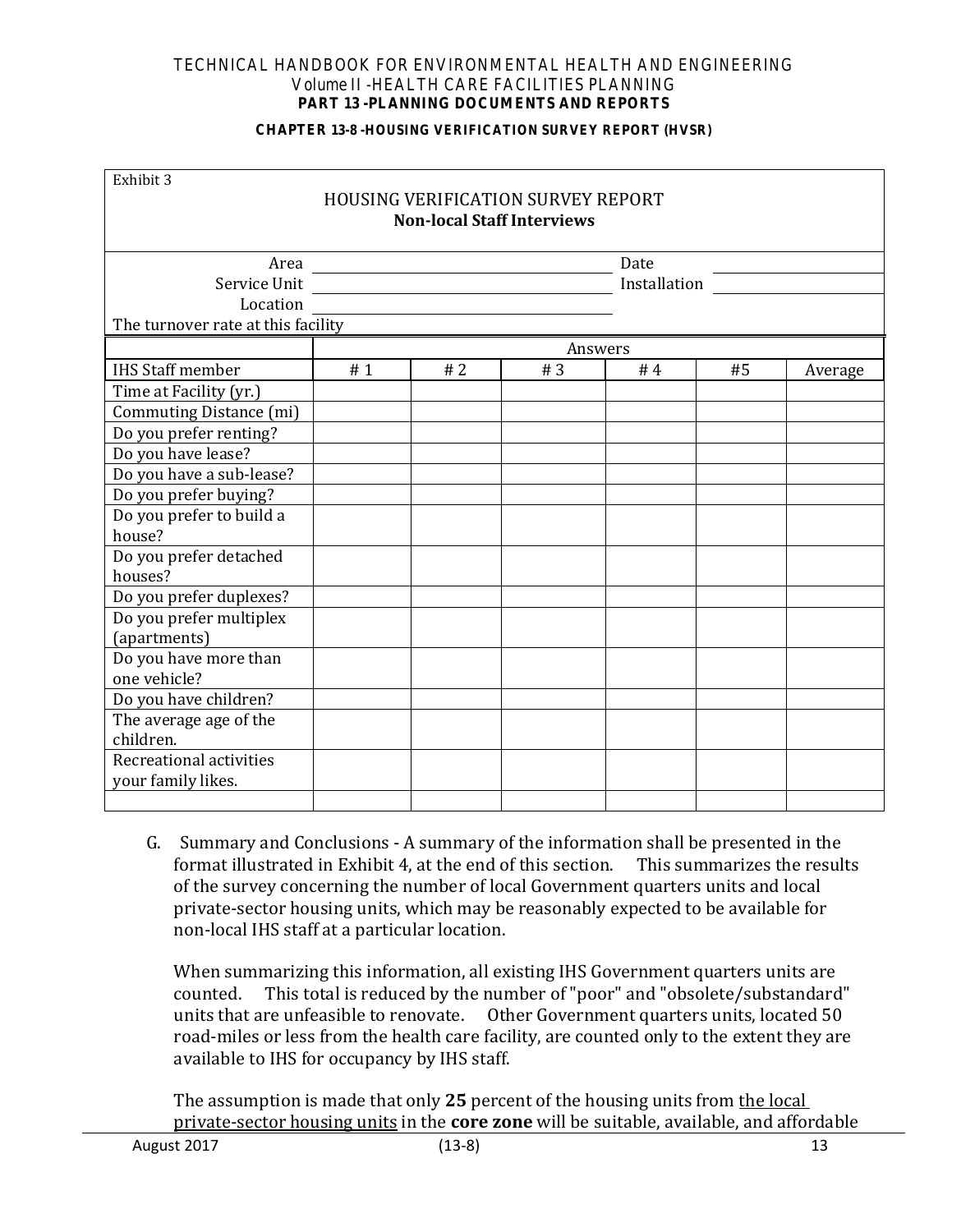#### **CHAPTER 13-8 -HOUSING VERIFICATION SURVEY REPORT (HVSR)**

to non-local IHS staff. The assumption is made that only **10** percent of the housing units from the local private-sector housing units in the **secondary zone** will be suitable, available, and affordable to non-local IHS staff. If the survey team considers the percentage adjustment factors either too high or too low for a specific location, a<br>more realistic factor shall be recommended and supported with justification. The more realistic factor shall be recommended and supported with justification. components which comprise this adjustment factor are as follows:

- *Suitability* Not all housing units will be suitable to IHS staff because of the condition, size, or location of the units within a recognized community.
- *Availability* Seasonal variations in the housing market and the relative supply and demand for housing influence the number of units that may be available to IHS staff.
- *Affordability* This relates to the income of the staff member relative to the cost of housing. It also pertains to the local real estate market; **e.g.**, ability to sell or It also pertains to the local real estate market; **e.g.**, ability to sell or sublet, if transferred; rate of appreciation; interest rates; etc.
- H.Attachments Include in a tabbed section at the end of this report, pertinent information such as area maps, photos, and published data from local civic organizations and realtors.

| Exhibit 4 | <b>HOUSING VERIFICATION SURVEY REPORT</b><br><b>Private Sector Housing Market</b> |                              |                                                                                          |                             |                                                                                 |  |  |
|-----------|-----------------------------------------------------------------------------------|------------------------------|------------------------------------------------------------------------------------------|-----------------------------|---------------------------------------------------------------------------------|--|--|
| Area      |                                                                                   | Service Unit (If Applicable) |                                                                                          | Date                        |                                                                                 |  |  |
| COMMUNITY | <b>AVERAGE</b><br><b>DISTANCE FROM</b><br><b>HEALTH CARE</b><br>FACILITY (mi)     | <b>POPULATION</b>            | <b>PROJECTED</b><br><b>PRIVATE</b><br><b>HOUSING</b><br><b>UNITS</b><br><b>AVAILABLE</b> | ADJUSTMENT<br><b>FACTOR</b> | <b>UNITS</b><br><b>AVAILABLE</b><br><b>FOR IHS</b><br>NON-LOCAL<br><b>STAFF</b> |  |  |
|           |                                                                                   |                              |                                                                                          |                             |                                                                                 |  |  |
|           |                                                                                   |                              |                                                                                          |                             |                                                                                 |  |  |
|           |                                                                                   |                              |                                                                                          |                             |                                                                                 |  |  |
|           |                                                                                   |                              |                                                                                          |                             |                                                                                 |  |  |
|           |                                                                                   |                              |                                                                                          |                             |                                                                                 |  |  |
|           |                                                                                   |                              |                                                                                          |                             |                                                                                 |  |  |
|           | TOTAL HOUSING UNITS AVAILABLE FOR IHS NON-LOCAL STAFF                             |                              |                                                                                          |                             |                                                                                 |  |  |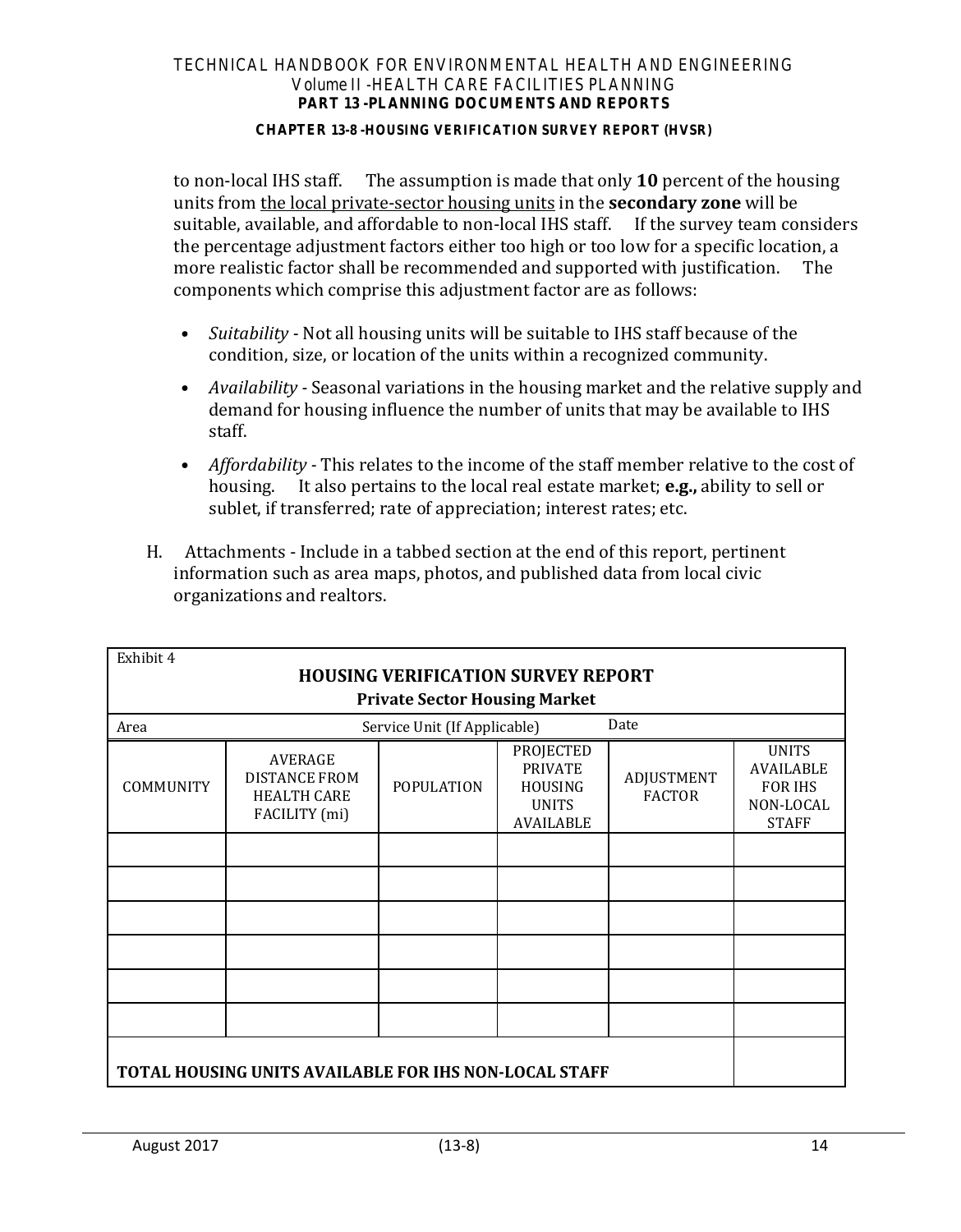#### **CHAPTER 13-8 -HOUSING VERIFICATION SURVEY REPORT (HVSR)**

# <span id="page-15-0"></span>**13-8.5 PROGRAM JUSTIFICATION DOCUMENT/PROGRAM OF REQUIREMENTS for**

# **QUARTERS (PJDQ/PORQ)**

After completion of the HVSR, the culmination of the Quarters Construction Priority System (QCPS) process is the Area Office's submission of a PJDQ that justifies the number of quarters (transient and rental) units proposed for construction. A prototype PJDQ is located in Chapter 13-6 of this Technical Handbook. Most of the information required for the PJDQ can be compiled from the HVSR and by updating information from the QCPS Phase II application.

Headquarters IHS reviews the PJDQ, and if it determines that construction of additional quarters units is adequately justified, the PJDQ is approved by IHS Headquarters Associate Director, OEHE.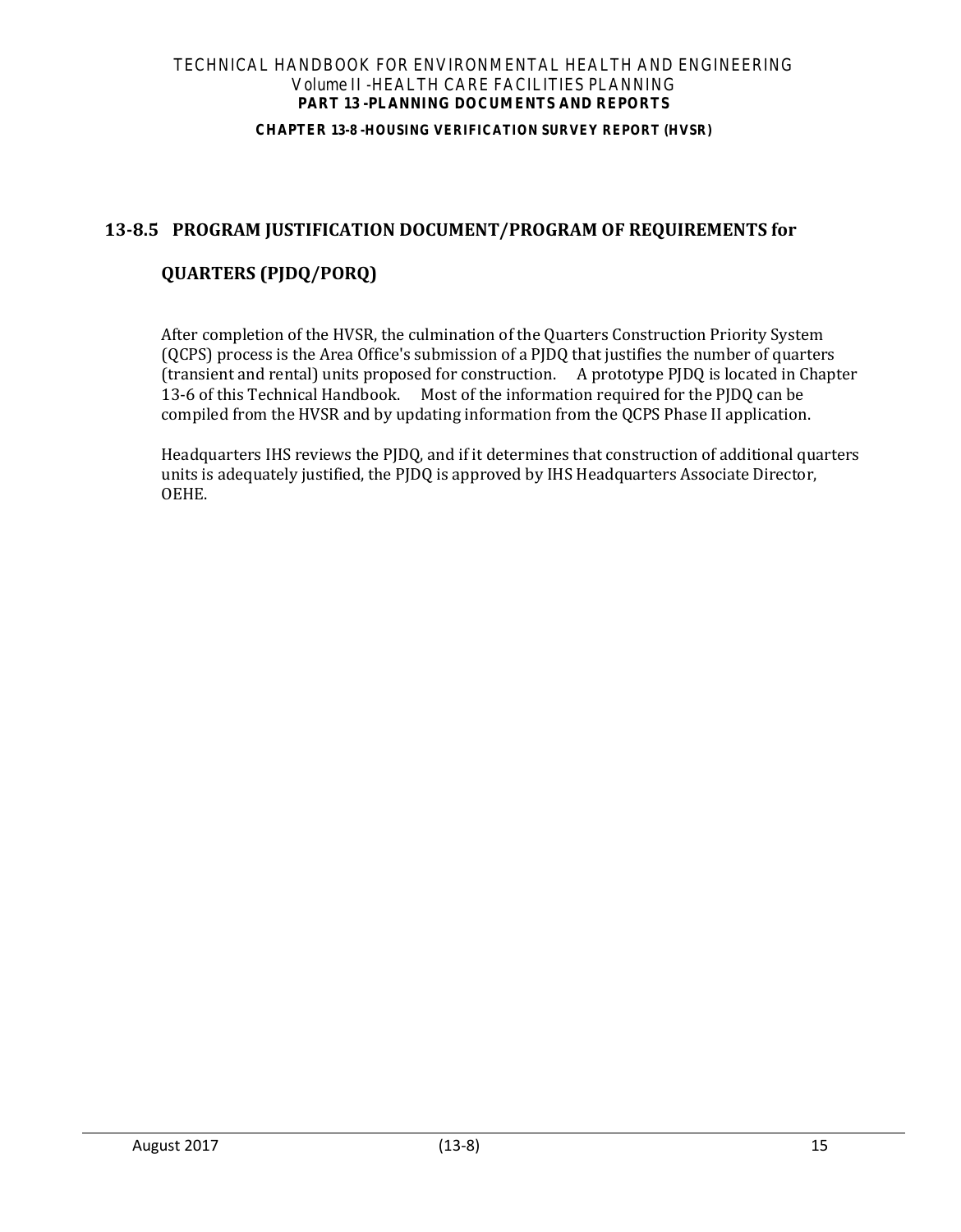# **CHAPTER 13-8 -HOUSING VERIFICATION SURVEY REPORT (HVSR)**

# <span id="page-16-0"></span>**13-8.6 PROTOTYPE HOUSING VERIFICATION SURVEY REPORT (HVSR)**

## **HOUSING VERIFICATION SURVEY REPORT**

**[Name of Health Care Facility] [Location], [State]** (Project no.] **[Month] [Year]**

**[Name of Organization completing the Survey**]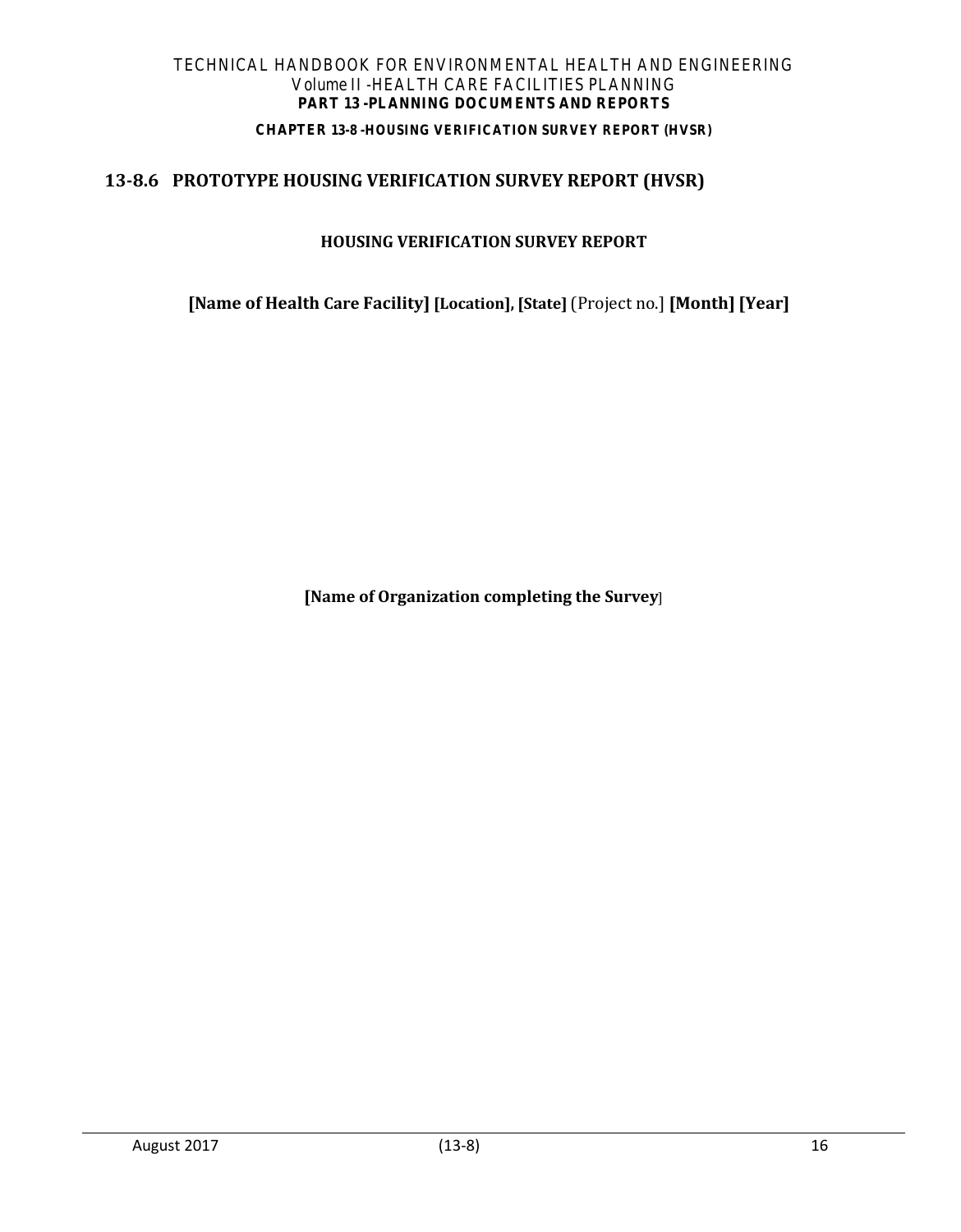#### **CHAPTER 13-8 -HOUSING VERIFICATION SURVEY REPORT (HVSR)**

| RECOMMEND APPROVAL:                                                                                                                | TITLE V TRIBES ARE NOT REQUIRED TO COMPLETE<br>THIS SIGNATURE PAGE, BUT THE DOCUMENT<br>SHOULD HAVE THE SIGNATURE OF THE PERSON<br><b>RECOMMENDING THE REPORT</b> |      |
|------------------------------------------------------------------------------------------------------------------------------------|-------------------------------------------------------------------------------------------------------------------------------------------------------------------|------|
| [Team leader Name]                                                                                                                 |                                                                                                                                                                   | Date |
| [Name of Area] Area Indian Health Service Indian Health Service or tribal organization                                             |                                                                                                                                                                   |      |
| [Name] Planning Officer (if applicable)]<br>[Name of Area] Area Indian Health Service Indian Health Service or tribal organization |                                                                                                                                                                   | Date |
| [Name] [Associate Director or Facilities Manager]                                                                                  |                                                                                                                                                                   | Date |
| <b>Health Service</b>                                                                                                              | [Name of Area] Area Indian Health Service Office of Environmental Health and Engineering Indian                                                                   |      |
| [Name] Director (if applicable)]                                                                                                   |                                                                                                                                                                   | Date |

Engineering Services - Indian Health Service

APPROVE:

**[Name]** Director Date

**[Name of Area]** Area Indian Health Service

Office of Environmental Health and Engineering Indian Health Service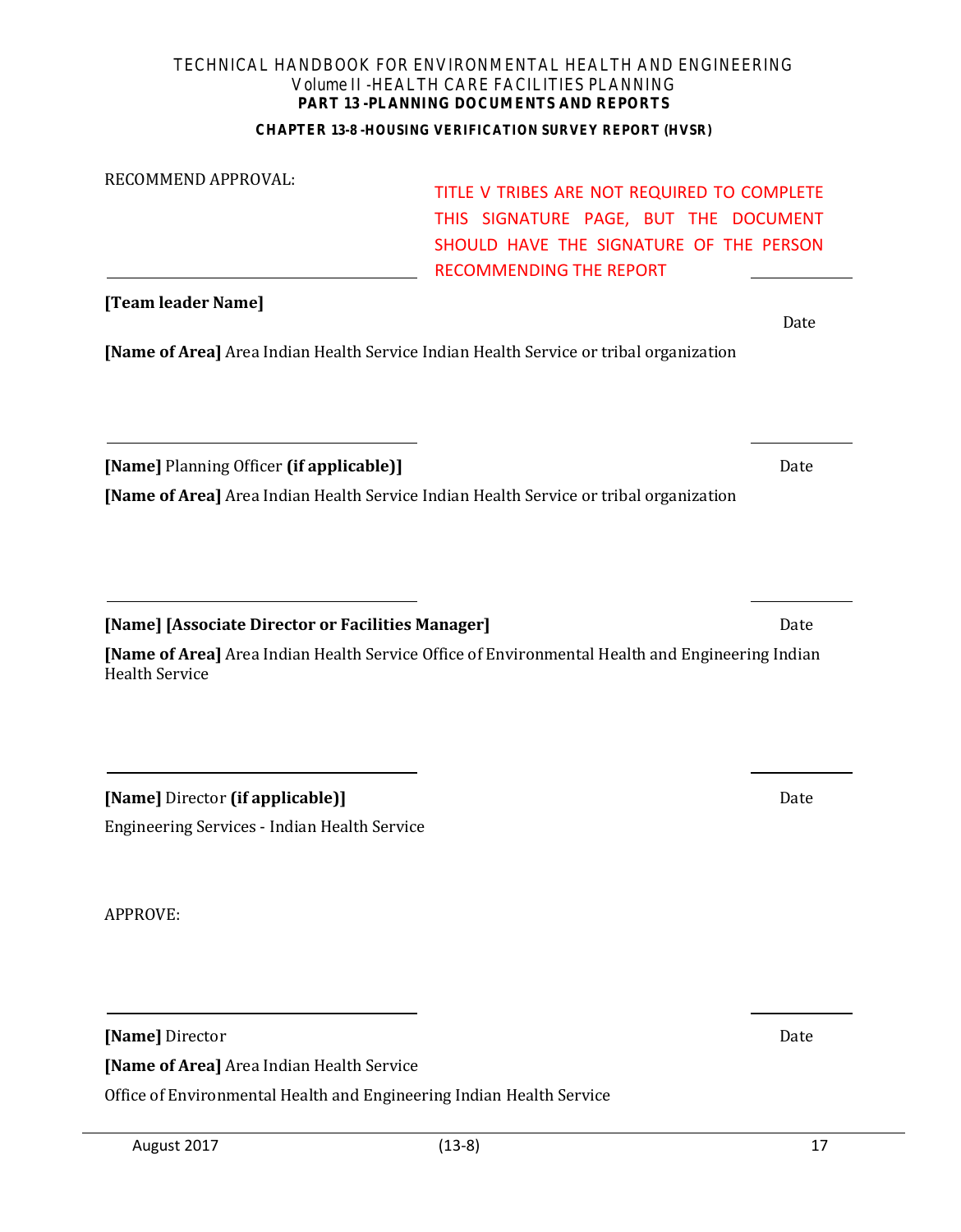## **CHAPTER 13-8 -HOUSING VERIFICATION SURVEY REPORT (HVSR)**

## **Table of Contents**

**(NOTE to the planner**: **Insert an automatic Table of Contents)**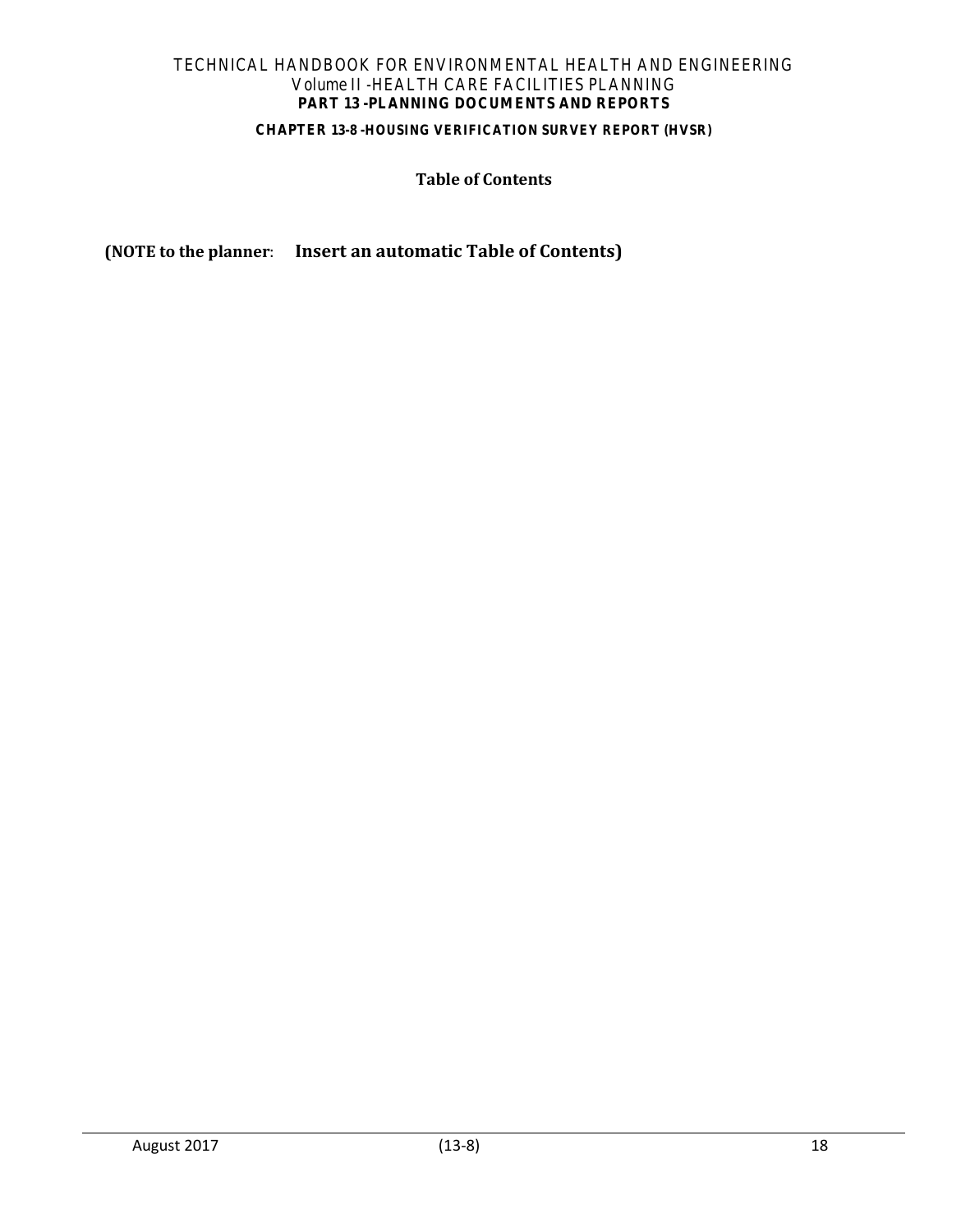#### **CHAPTER 13-8 -HOUSING VERIFICATION SURVEY REPORT (HVSR)**

# **LIST OF ABBREVIATIONS**

- AI/AN American Indian & Alaska Native
- ARH Alternative Rural Hospital
- BIA Bureau of Indian Affairs
- CEO Chief Executive Officer
- DES Division of Engineering Services
- FTE Full Time Equivalent
- FY fiscal year
- HVSR Housing Verification Survey Report
- mi miles
- NLPSH Non-local private-sector housing
- PJD Program Justification Document
- PJDQ Program Justification Document for Quarters
- PORQ Program of Requirements for Quarters
- PSA Primary Service Area
- SSER Site Selection and Evaluation Report
- SU Service Unit
- UFAS Uniform Federal Accessibility Standards

**(NOTE to the planner**: **As applicable, modify abbreviations to reflect the document.)**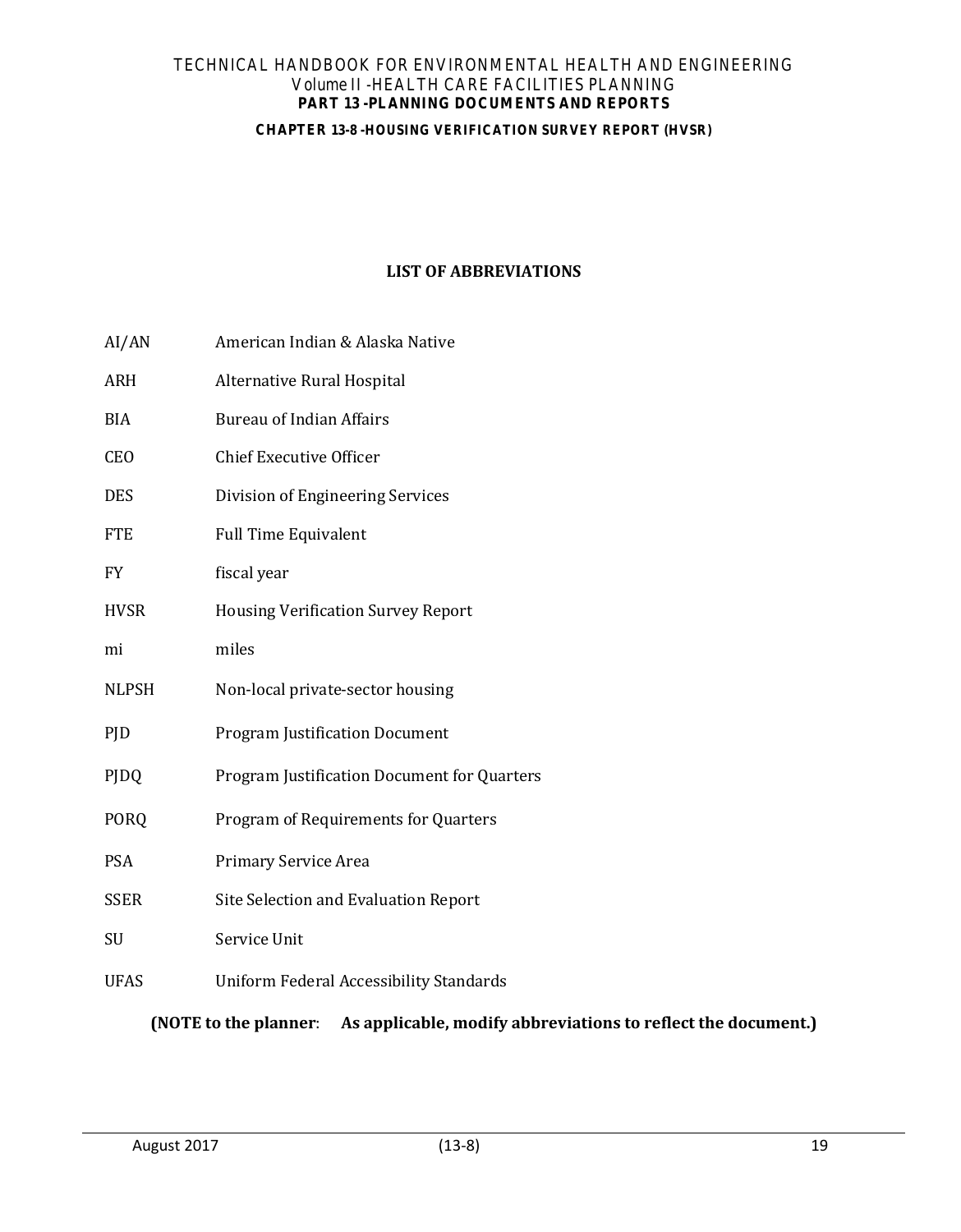#### **CHAPTER 13-8 -HOUSING VERIFICATION SURVEY REPORT (HVSR)**

## **DEFINITIONS**

- Demonstrated Preference Community an incorporated or unincorporated city or town (located 50 road-miles or less from the healthcare facility) having a year-round population of less than 1,500, (less than 5.000 in Alaska) and where a demonstrated preference to reside is indicated by non-local IHS staff currently residing in this community.
- Government Quarters (GQ) Government-controlled housing units which are, or can be, assigned to nonlocal IHS personnel. This includes existing IHS quarters units which are IHS-owned or - leased and located 50 road-miles or less from the health care facility. It also includes other Government quarters units owned or leased by other Government agencies, located 50 road miles or less from the health care facility, which are available to IHS for occupancy by IHS staff. Quarters are categorized as either rental or transient quarters units.
- Housing Verification Survey Report (HSVR) survey of Government quarters units and private-sector housing to determine the total number of local housing units (both Government-and privatelycontrolled) available for occupancy by IHS staff, at a particular location.
- Installation separately located and defined real property parcel that includes a number of buildings, structures, and utilities systems, and generally is the focal point for a defined IHS service area. Each installation is assigned a unique identification number in the Real Property Inventory.
- Internet Quarters Management Information System (iQMIS) a computerized inventory (database) of IHS-controlled quarters units. The iQMIS is used to monitor quarters utilization and Area implementation of quarters management policies and practices.
- Local Staff a member of the staff who resides 50 road-miles or less from the health care facility at the time of his/her employment in that facility
- Non-Local Staff a member of the staff who resides more than 50 road-miles from the health care facility at the time of his/her employment in that facility.
- Private-Sector Housing (PSH) all types of housing units, except Government quarters units, which would be available to IHS Staff to own, rent, or otherwise occupy.
- Quarters Construction Priority List (QCPL) a list of quarters construction projects, each of which have been evaluated by the QCPS methodology and have a Program Justification Document (PJDQ) and/or Program of Requirements for Quarters PCRQ, respectively approved by the Director and Associate Director, Office of Environmental and Engineering (OEHE). The priority list for new quarters construction is generally maintained at ten projects. In the annual funding cycle, only a portion of these projects may be funded for construction and removed from the priority list.
- Quarters Construction Priority System (QCPS) a three-phase process that permits the IHS to review, evaluate, and rank proposals for quarters construction projects, based on the relative need for quarters units. Each phase provides a progressively more rigorous evaluation so that only the projects with the greatest need are advanced through the three phases and ultimately added to the Quarters Construction Priority List. (Refer to this Technical Handbook Chapter 12-2 for (Refer to this Technical Handbook Chapter 12-2 for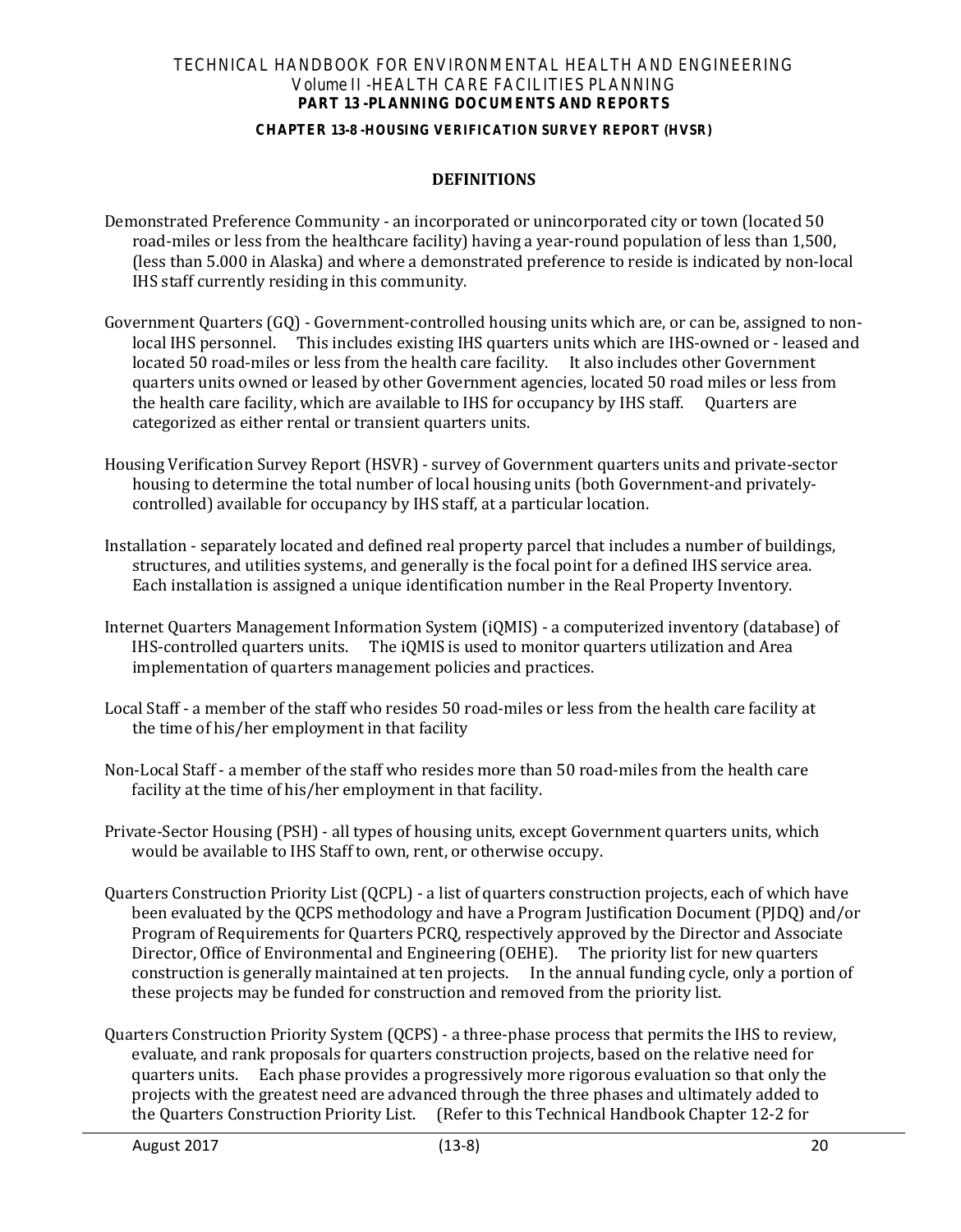#### **CHAPTER 13-8 -HOUSING VERIFICATION SURVEY REPORT (HVSR)**

further details.)

- Quarters Quality Rating an evaluation of both the interior and exterior conditions of each Government quarters unit. This is the rating reported in the Internet Quarters Management Information System (iQMIS) database. The Area Realty Management Officer will assign a quality rating per the Area facilities management staff's quality rating determination each time a quarters unit is reconditioned or made available for occupancy,
- Recognized Community an incorporated or unincorporated city or town having a year-round population of 1,500 or more (5,000 or more in Alaska). These communities will be separated into two zones. A Core zone located 50 road-miles or less from the healthcare facility and a Secondary zone located between 50 and 65 road miles from the healthcare facility.
- Rental Quarters Units Quarters intended for other than transient occupancy by an authorized person. Persons assigned to rental quarters units are always charged for rent and utilities.
- Transient Quarters Units Quarters units intended for short-term occupancy of up to 90 days. Their purpose is to accommodate official visitors, guests, volunteers, and short-term staff and contractors, and other transient personnel. Persons assigned to transient quarters units are charged for rent and utilities.
- Vacancy Rate A recurring rate reflecting the extent of vacant housing over a period of time to which the local economy will continue to adjust; it will usually remain constant over time.

**(NOTE to the planner**: **As applicable, add definitions to reflect the document.)**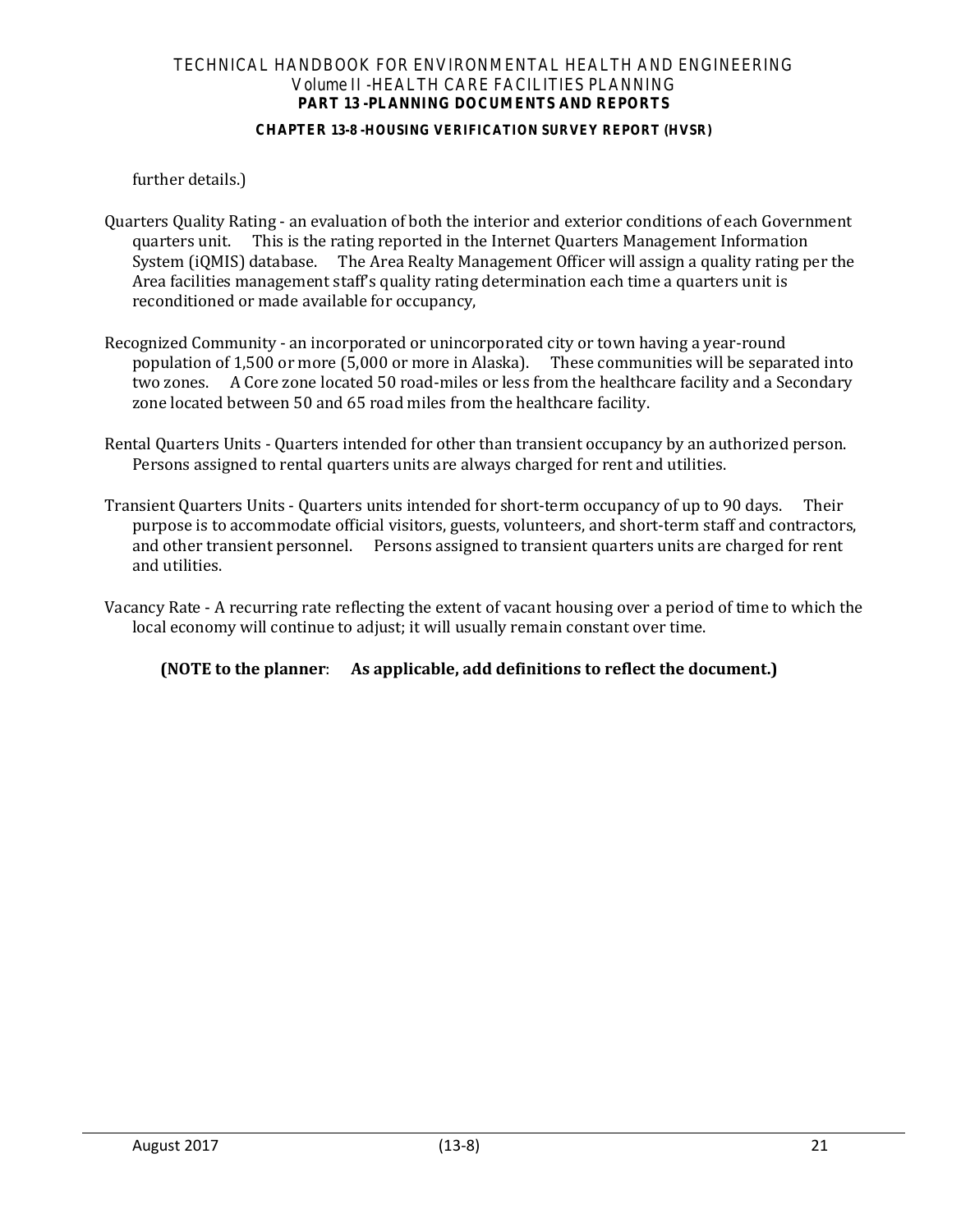#### **CHAPTER 13-8 -HOUSING VERIFICATION SURVEY REPORT (HVSR)**

## I. INTRODUCTION

A. Purpose: This Housing Verification Survey Report (HVSR) presents data and reasoning to justify **[or update an earlier survey, dated [date]] (NOTE to the planner**: **As applicable, modify wording to reflect the situation.)** the construction of **[number (quantity)]** new staff quarters units, providing **[number (quantity)] [replacement or additional]** for quarters units at the Indian Health Service (IHS) **[name of health care facility] in [location of health care facility],** near **[name of nearest large city, in state name].** This health care facility is under the jurisdiction of the **[name]** Area Office, in **[city name, state name].** It has been done in compliance with the IHS guidelines of the Technical Handbook, Chapter 13-8, to provide a **[current updated]** verifiable count of both Government and private-sector housing available locally for occupancy by IHS staff.

The HVSR was begun concurrently with Phase II Quarters Construction Priority System (QCPS) development, which shares common information requirements. It is a required element of the Phase III of the (QCPS) process. It was finished on **[date],** prior to beginning the **[PJD or PJDQ]** document preparation, supplementing it with necessary developmental information.

This is being submitted with the **[Program Justification Document or Program Justification Document for Staff Housing]** for the **[proposed new or existing] [name of health care facility].**  The HVSR team investigated the local area, and communities in the vicinity of the **[proposed or existing]** health care facility, to determine the availability of safe, suitable housing for personnel essential to the continuity of the health care delivery system. It has been determined that there is a shortage of **[number (quantity)]** suitable housing units to meet the health care delivery needs at **[name]** Area Office **[name of health care facility].** This is due to **[there being no health care facility at this site or insufficient IHS staff quarters and/or local housing to allow the existing health care facility to fill its existing vacancies and/or to provide new health care services.]**

B. Survey Team: **(NOTE to Planner: Identify the name and organization of the team leader and numbers of the survey team. Describe briefly the team's approach, referring Tabs at the end of the report for details.]** The Housing Verification Survey Team consisted of the following members:

**[Name],** Team Leader, [**Organization or Area**]; **[Name],** Planning Officer, [**Organization**]; **[Name, discipline and organization of team members]**

**(NOTE to the planner**: **As applicable, modify wording to reflect the situation.)** The survey team conducted the survey, including interviews with [**staff, various community officials, local realtors, etc**.], listed in Tab B, between [**Date to Date**], in the communities of [**name, name, and name**], [**number, number, and number**] of road-miles from the [**proposed new or existing**] health care facility. The team also [**surveyed the exterior of existing staff quarters at the facility and/or reviewed the Area Office's listing of existing staff quarters and their condition**.]

C. Description of the Project: **(NOTE to the planner**: **As applicable, modify wording to reflect the situation.)**: Provide a general overview of the proposed quarters project, including the location of the project and the reason why new staff quarters units are needed (e.g., construction of a new hospital.) The [name] Reservation is located in [describe the part of state in which it is located and its relationship to the IHS Area Officel. Under the control of IHS [name] Service Unit, the [name of health care facility] Under the control of IHS [name] Service Unit, the [name of health care facility] is located in the community of [name], which is located [number] miles (mi) [compass direction] of the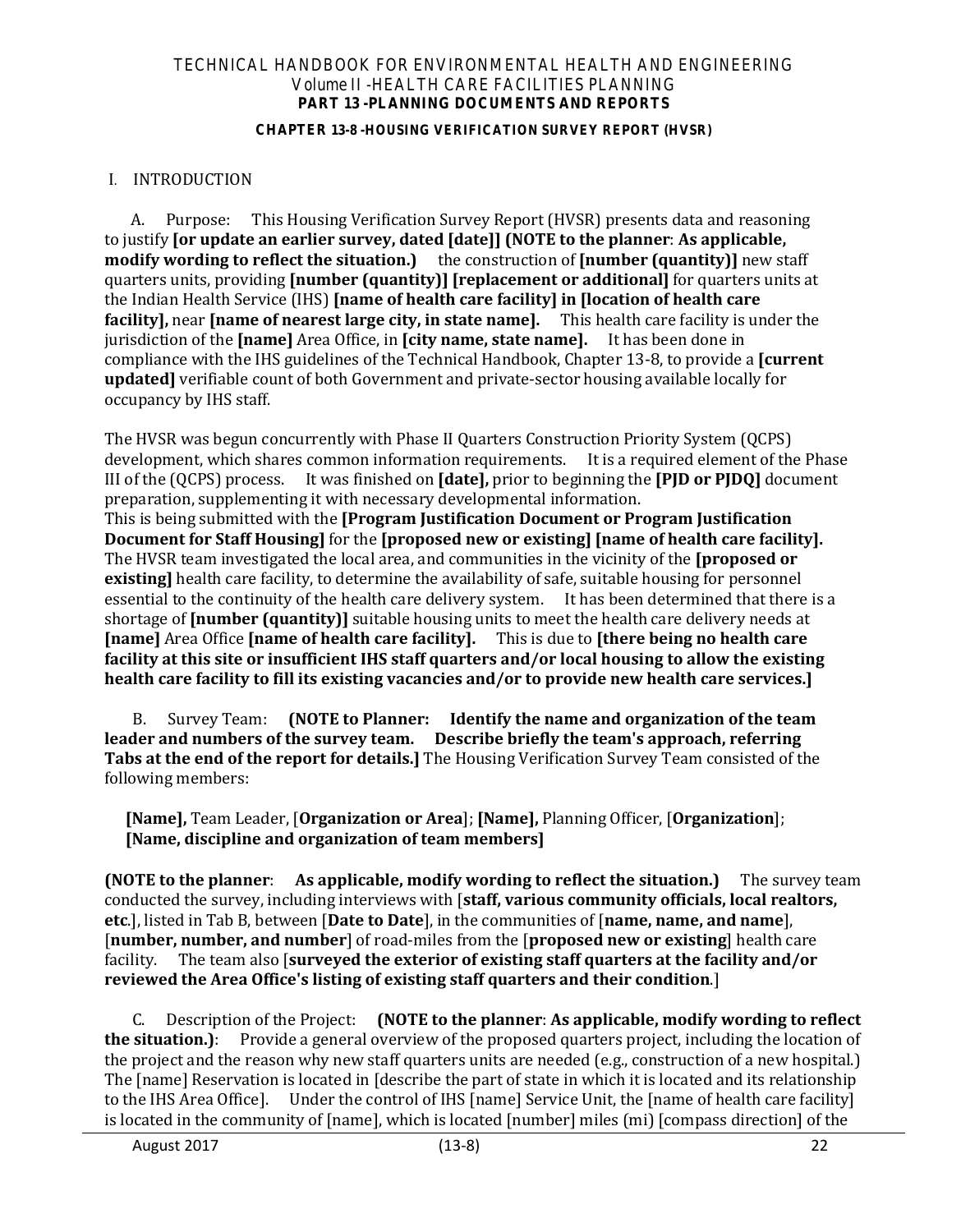#### **CHAPTER 13-8 -HOUSING VERIFICATION SURVEY REPORT (HVSR)**

[name of IHS Area office] Area IHS in [location name, state name].

**(NOTE to the planner**: **As applicable, modify wording to reflect the situation.)** The [name] Service Unit covers approximately [number (size)] square miles (mi) and is located in the [location/direction] part of [name of state]. The [name] Service Unit is subdivided into [number] primary service areas, the [name] Service Area, and the [name] Service Area. The [name] Service Area is located in the county/counties of [name(s)], and includes the communities of [list names of included communities]; with health care services being provided from a [type of health care facility] in [name of location]. Refer to Tab A for maps showing the location of the reservation, service unit and service Refer to Tab A for maps showing the location of the reservation, service unit and service area(s).

**(NOTE to the planner**: **As applicable, modify wording to reflect the situation.)** Maps are to note clearly, at a minimum, the locations of all IHS health care facilities, with the respective service areas being clearly shown. The location of the adjacent communities within, 65 road-miles distance from the health care facility where staff quarters are being proposed shall also be clearly indicated on the map(s). A legend legibly showing the scale and population size designations for the communities/ towns/ cities shall be added (if not already included), as well as the north directional arrow.)

D. Description of Survey Area - **(NOTE to the planner**: **As applicable, modify wording to**  Provide general information about the survey area which contributes to the<br>peraphy, demographics, weather, economy, and other similar factors. Include living conditions; e.g., geography, demographics, weather, economy, and other similar factors. a general location/site map of the specific area of concern.)

**(NOTE to the planner**: **As applicable, modify wording to reflect the situation.)** Describe the housing in the area and its availability. Discuss any planned future community developments.

Included with Phase II of the QCPS (and provided to the survey team by the Area Office) is a listing of the status of all assignable IHS-owned or - leased quarters units located 50 road-miles or less from the health care facility which are available to IHS for occupancy by IHS staff. The survey team verified the accuracy of this information and provided a corrected listing of this data, as illustrated in Exhibit 1, at the end of this section, for all existing Government quarters units, at various locations.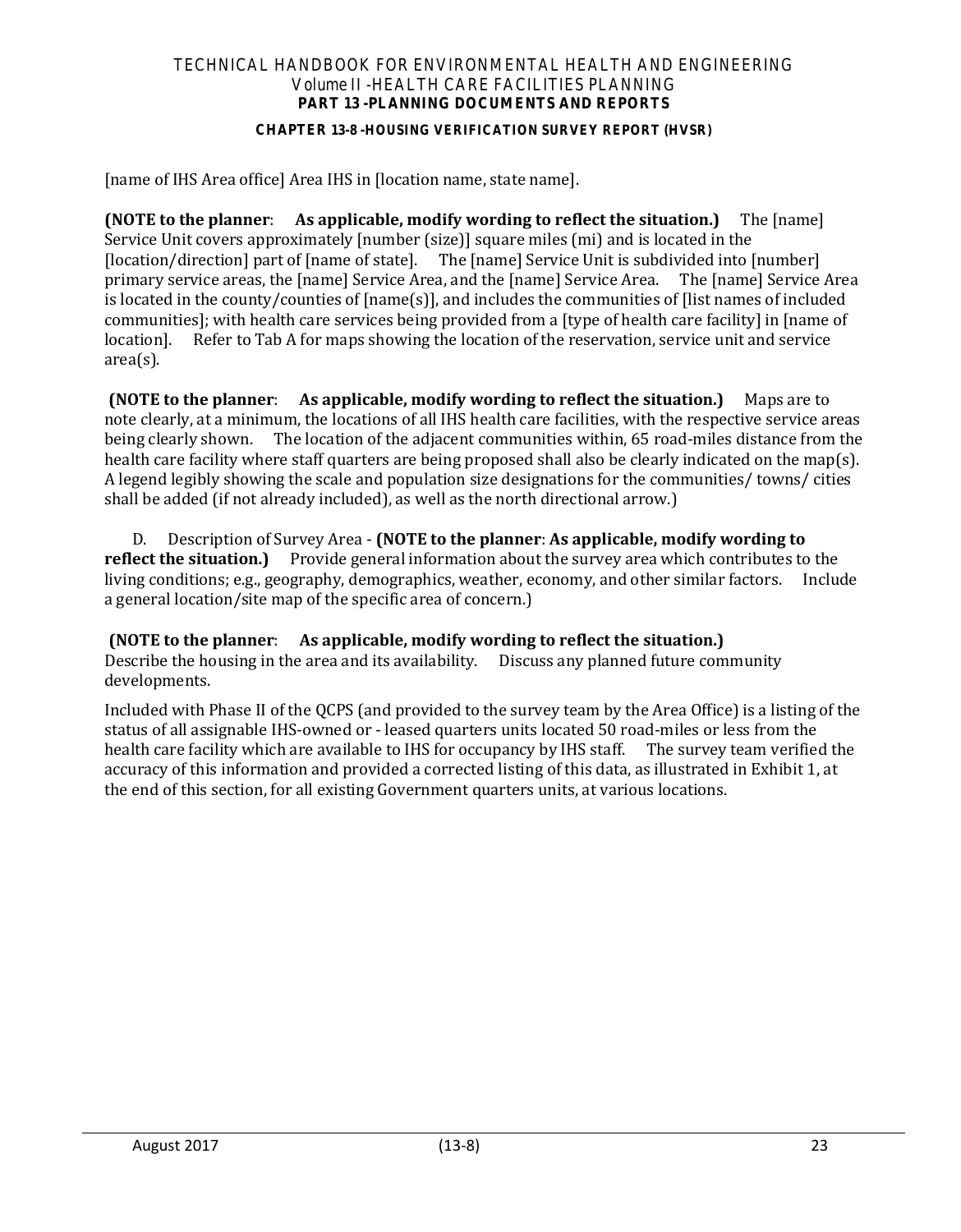#### **CHAPTER 13-8 -HOUSING VERIFICATION SURVEY REPORT (HVSR)**

Exhibit 1 Existing Government Quarters

| Exhibit 1<br><b>HOUSING VERIFICATION SURVEY REPORT</b><br><b>Existing Government Quarters</b> |                                      |                                                                                                                                                                                                                                      |             |            |                |  |  |
|-----------------------------------------------------------------------------------------------|--------------------------------------|--------------------------------------------------------------------------------------------------------------------------------------------------------------------------------------------------------------------------------------|-------------|------------|----------------|--|--|
| Area                                                                                          |                                      |                                                                                                                                                                                                                                      |             | Date       |                |  |  |
| Service Unit                                                                                  |                                      | <u>and the state of the state of the state of the state of the state of the state of the state of the state of the state of the state of the state of the state of the state of the state of the state of the state of the state</u> |             | Insulation |                |  |  |
| Location                                                                                      |                                      |                                                                                                                                                                                                                                      |             |            |                |  |  |
|                                                                                               | Distance from Health Care Facility   |                                                                                                                                                                                                                                      | mi          |            |                |  |  |
|                                                                                               | Government Quarters at this Location |                                                                                                                                                                                                                                      | (IHS)       |            | (Other Agency) |  |  |
| Owner                                                                                         | Building                             | Designation                                                                                                                                                                                                                          | Description | Condition  |                |  |  |
|                                                                                               | Number                               |                                                                                                                                                                                                                                      |             | External   | Internal       |  |  |
|                                                                                               |                                      |                                                                                                                                                                                                                                      |             |            |                |  |  |
|                                                                                               |                                      |                                                                                                                                                                                                                                      |             |            |                |  |  |
|                                                                                               |                                      |                                                                                                                                                                                                                                      |             |            |                |  |  |
|                                                                                               |                                      |                                                                                                                                                                                                                                      |             |            |                |  |  |
|                                                                                               |                                      |                                                                                                                                                                                                                                      |             |            |                |  |  |
|                                                                                               |                                      |                                                                                                                                                                                                                                      |             |            |                |  |  |
|                                                                                               |                                      |                                                                                                                                                                                                                                      |             |            |                |  |  |
|                                                                                               |                                      |                                                                                                                                                                                                                                      |             |            |                |  |  |
|                                                                                               |                                      |                                                                                                                                                                                                                                      |             |            |                |  |  |
|                                                                                               |                                      |                                                                                                                                                                                                                                      |             |            |                |  |  |
|                                                                                               |                                      |                                                                                                                                                                                                                                      |             |            |                |  |  |
|                                                                                               |                                      |                                                                                                                                                                                                                                      |             |            |                |  |  |
|                                                                                               |                                      |                                                                                                                                                                                                                                      |             |            |                |  |  |
|                                                                                               |                                      |                                                                                                                                                                                                                                      |             |            |                |  |  |
|                                                                                               |                                      |                                                                                                                                                                                                                                      |             |            |                |  |  |
|                                                                                               |                                      |                                                                                                                                                                                                                                      |             |            |                |  |  |
|                                                                                               |                                      |                                                                                                                                                                                                                                      |             |            |                |  |  |
|                                                                                               |                                      |                                                                                                                                                                                                                                      |             |            |                |  |  |
|                                                                                               |                                      |                                                                                                                                                                                                                                      |             |            |                |  |  |
|                                                                                               |                                      |                                                                                                                                                                                                                                      |             |            |                |  |  |
|                                                                                               |                                      |                                                                                                                                                                                                                                      |             |            |                |  |  |
|                                                                                               |                                      |                                                                                                                                                                                                                                      |             |            |                |  |  |
|                                                                                               |                                      |                                                                                                                                                                                                                                      |             |            |                |  |  |
|                                                                                               |                                      |                                                                                                                                                                                                                                      |             |            |                |  |  |
|                                                                                               |                                      |                                                                                                                                                                                                                                      |             |            |                |  |  |
|                                                                                               |                                      |                                                                                                                                                                                                                                      |             |            |                |  |  |
|                                                                                               |                                      |                                                                                                                                                                                                                                      |             |            |                |  |  |
|                                                                                               |                                      |                                                                                                                                                                                                                                      |             |            |                |  |  |
|                                                                                               |                                      |                                                                                                                                                                                                                                      |             |            |                |  |  |
|                                                                                               |                                      |                                                                                                                                                                                                                                      |             |            |                |  |  |
|                                                                                               |                                      |                                                                                                                                                                                                                                      |             |            |                |  |  |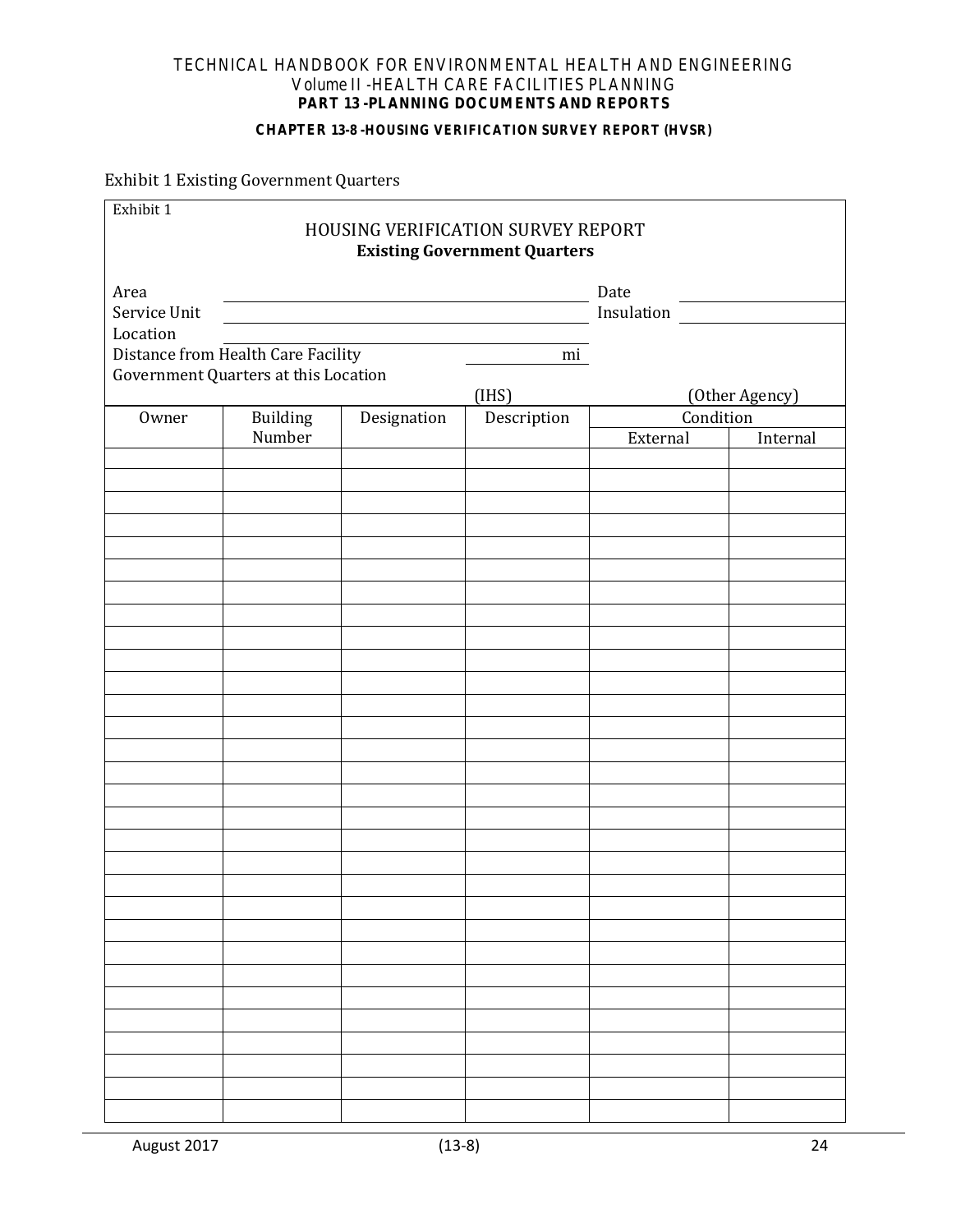#### **CHAPTER 13-8 -HOUSING VERIFICATION SURVEY REPORT (HVSR)**

## II. PRIVATE-SECTOR HOUSING MARKET

**(NOTE to the planner**: **Describe the local private-sector housing units available for sale and rent in Demonstrated Preference communities located 50 road miles or less from the health care facility and the Recognized Communities located 65 road miles or less from the health care facility. List all communities within that range, with the required information on an Exhibit 2 sheet for each community.** )

**(NOTE to the planner: For each community used in Exhibit 2 from the health center, note the following: [Where more than one IHS facility is within 50 miles of the community, it was assumed that the number of private-sector quarters units available to the IHS staff in that community (i.e. the average vacancy rate) was the same for each, to calculate housing available for each nearby facility. Therefore, available vacant private-sector housing was not reported among nearby facility locations.])**

The surveyed communities are as follows. Note that the population and distance (based on road-miles using the most efficient time route) figures were taken from the **[year]** edition of the Rand McNally Road Atlas. **[Alternatively, information for tabulating distances and commuting areas was obtained from** www.XXX.com.] (Income-producing properties such as farms were not included in the available housing.) Additional information is provided in Exhibit 2, for each location, on the units available for rent or for sale with rent and price ranges, at the end of this section. Findings from staff interviews are located in Tab [ ].

**[Name of category]** includes the health care facility.

A. Local "Recognized" Communities:

**(NOTE to the planner**: **For each Demonstrated Preference communities located 50 road miles or less from the health care facility and each Recognized Communities located 65 road miles or less from the health care facility, list the following, and complete an Exhibit 2.)**

1. **[Name of community], [state]**

a. Location *-* **[number]** road miles **[compass direction]** from the health care facility.

b. Population *-* **[number]**

## c. Method *of Access -* **[Describe the type, Size, condition, and general maintenance of roads from the community to the health care facility. Include the type and frequency of restricted driving conditions or road closures due to weather, etc. Describe the availability of public transportation.]**

d. Average *Number of Housing Units for Sale -* [Provide historical data on the average number of housing units (do not count income-producing properties such as farms) available for sale at any time. Because of the cyclic nature of many housing markets, it *is* recommended that a minimum of one year of historical data be evaluated, at sufficient intervals, to provide a realistic average. Provide data by the number of bedrooms and sales price in the tabular format, illustrated in Exhibit 2, at the end of this section.]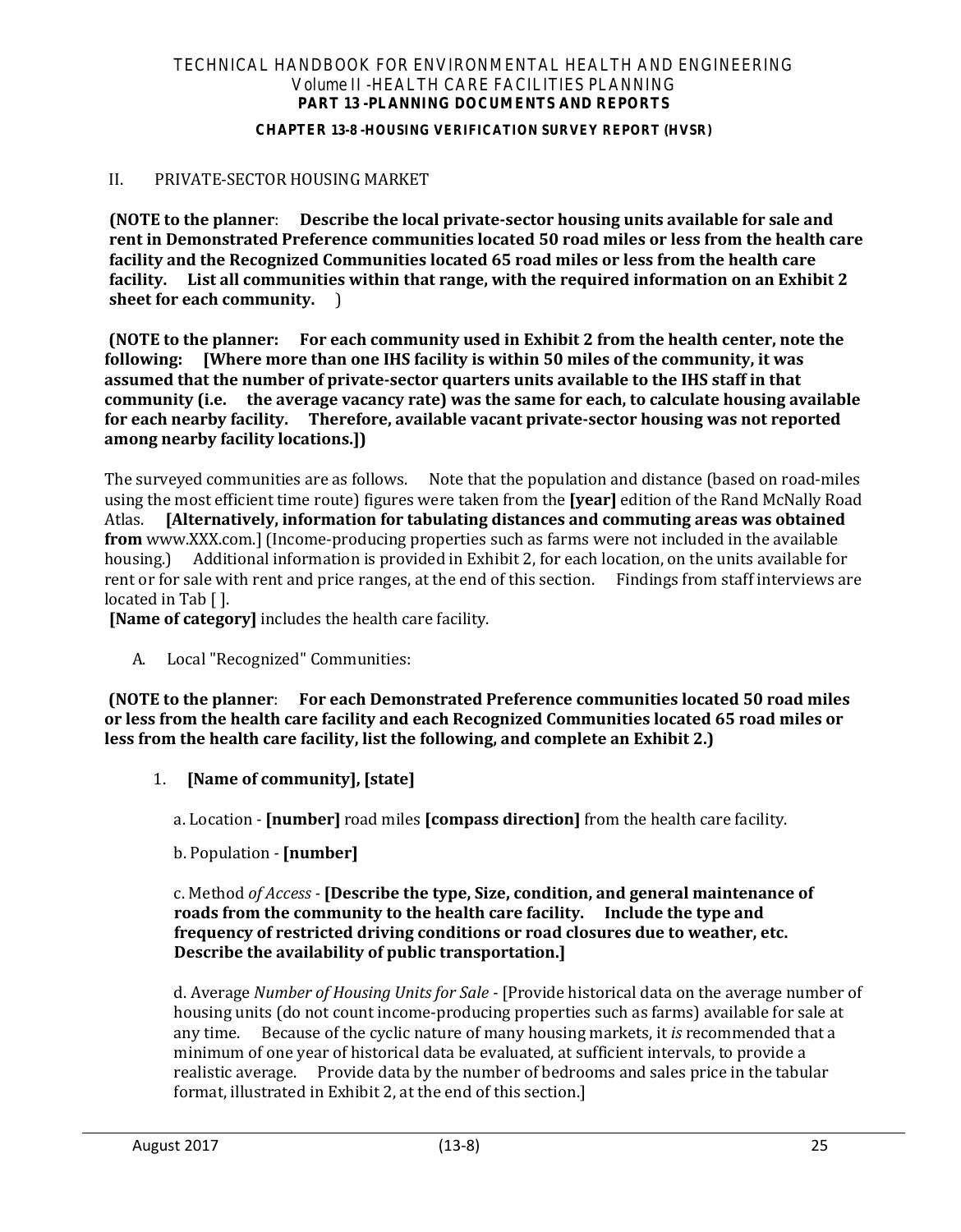#### **CHAPTER 13-8 -HOUSING VERIFICATION SURVEY REPORT (HVSR)**

e. Average *Number of Housing Units for Rent -* [Provide historical data on the average number of housing units (do not count income-producing properties such as farms) available for rent at any time; Le., the average vacancy rate multiplied by the total number of rental units data shall cover, at least, the most recent one-year period and be evaluated, at sufficient intervals, to provide a realistic average. Provide the data by the number of bedrooms and monthly rental price in the tabular format, illustrated in Exhibit 2].

f. Source *-* [Provide the sources of data for each community. Include the name, job title, company name, address, and phone number of sources. This information will be used for future verification and updates. Identify the Tab name used for such at the end of the report.]

A. "Demonstrated Preference" to Reside Communities:

(**NOTE to the planner: For each Demonstrated Preference communities located 50 road miles or less from the health care facility and each Recognized Communities located 65 road miles or less from the health care facility, list the following and complete an Exhibit 2.)**

1. [Name of community], [State]

a. Location *-* [number] road miles [compass direction] from the health care facility,

b. Population *-* [number]

c. Method *of Access -* **[Describe the type, size, condition, and general maintenance of roads from the community to the health care facility. Include the type and frequency of restricted driving conditions or road closures due to weather, etc. Describe the availability of public transportation.)**

d. *Services/Amenities Available -* **[Describe the availability of community services, educational opportunities, medical/dental care, fire and police protection, retail services, employment opportunities, recreational facilities, and any other pertinent information which helps characterize the community.** )

e. Non*-Local Staff Residency -* **[Quantify the number of non-local staff (employee) residing in this community**.)

f. Average *Number of Housing Units for Sale -* **[Provide historical data on the average number of housing units (do not count income-producing properties such as farms)** available for sale at any time. Because of the cyclic nature of many housing markets, it is recommended that a minimum of one year of historical data be evaluated, at sufficient intervals, to provide a realistic average. Provide the data by the number of bedrooms and sales price in the tabular format, illustrated in Exhibit 2, at the end of this section.)

g. Average *Number of Housing Units for Rent -* [**Provide historical data on the average number of housing units do not count income-producing properties such as farms** available for rent at any time; i.e., the average vacancy rate multiplied by the total number of rental units data shall cover, at least, the most recent one-year period and be evaluated, at sufficient intervals, to provide a realistic average. Provide the data by the number of bedrooms and monthly rental price in the tabular format, illustrated in Exhibit 2).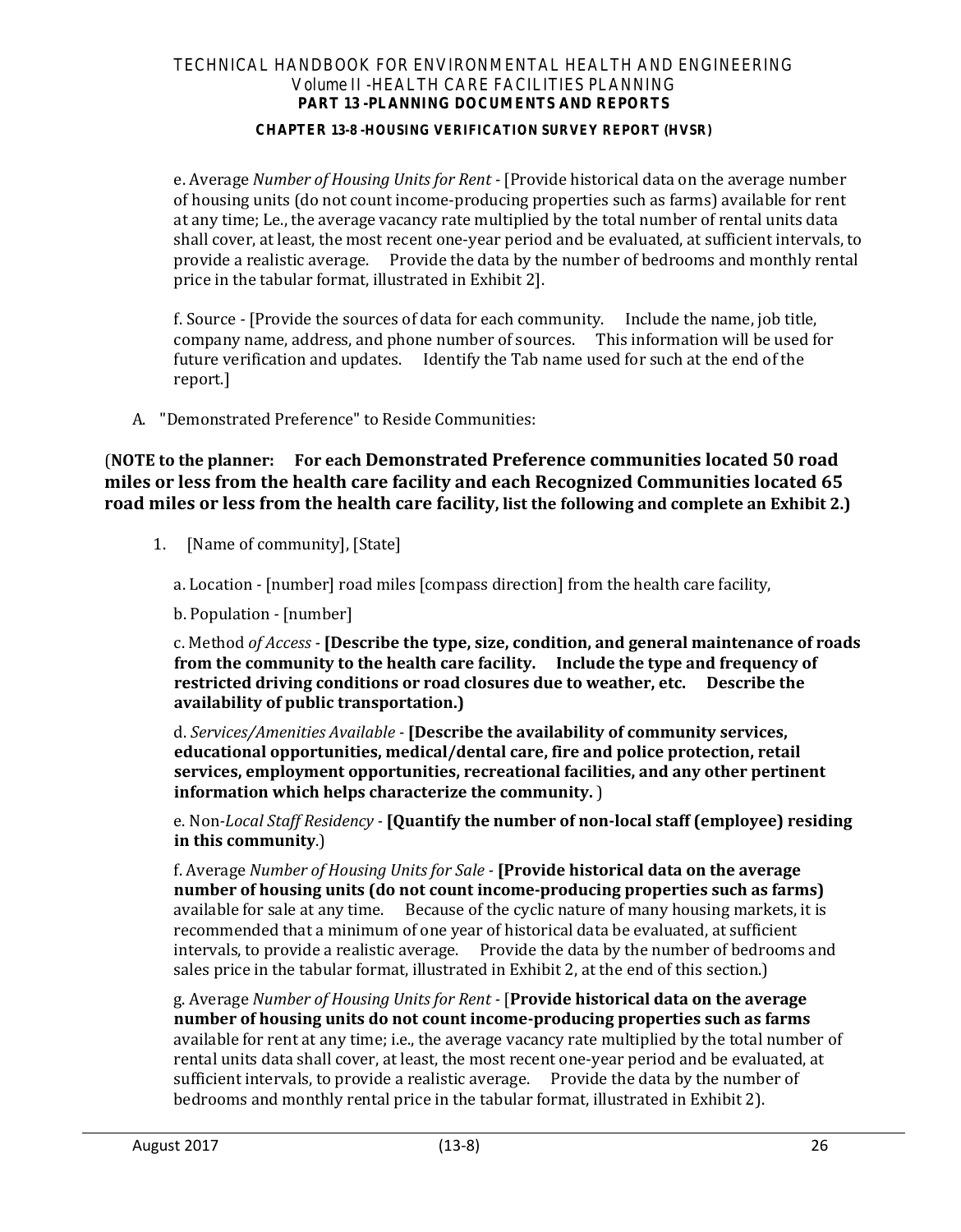#### **CHAPTER 13-8 -HOUSING VERIFICATION SURVEY REPORT (HVSR)**

h. Source *-* **[Provide the sources of data for each community. Include the name, job title, company name, address, and phone number of sources. This information will be used for future verification and updates. Identify the Tab name at the end of the report**.)

C. Sources of Information - The survey team explored the following resources to obtain information about each of the communities surveyed. This enabled a more accurate accounting of available private-sector housing units. The sources, with names, addresses, and telephone numbers, are listed in Tab [ ] at the end of this report.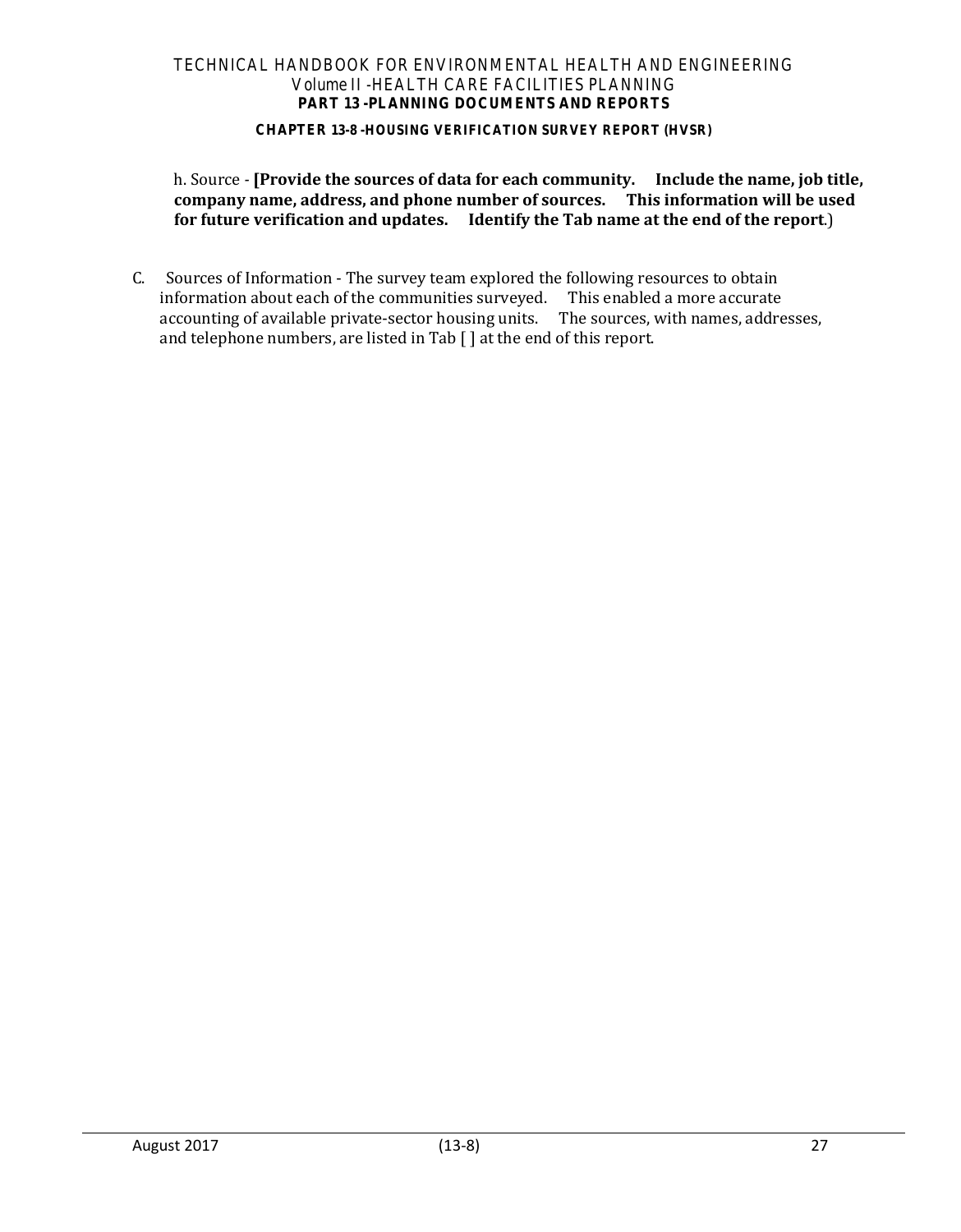#### **CHAPTER 13-8 -HOUSING VERIFICATION SURVEY REPORT (HVSR)**

### Exhibit 2 Local Housing Market

| Exhibit 2            |                                           |                             |                                  |             |       |  |  |
|----------------------|-------------------------------------------|-----------------------------|----------------------------------|-------------|-------|--|--|
|                      | <b>HOUSING VERIFICATION SURVEY REPORT</b> |                             |                                  |             |       |  |  |
|                      |                                           | <b>Local Housing Market</b> |                                  |             |       |  |  |
|                      | Community                                 |                             |                                  | Population  |       |  |  |
|                      | Distance from Health Care                 |                             |                                  | miles       |       |  |  |
|                      | Facility                                  |                             |                                  |             |       |  |  |
| <b>Survey Period</b> |                                           |                             | Average Number of Units for Sale |             |       |  |  |
|                      |                                           |                             |                                  |             |       |  |  |
| Price                | 1 Bedrooms                                | 2 Bedrooms                  | 3 Bedrooms                       | 4+ Bedrooms | Total |  |  |
| Less than \$75K      |                                           |                             |                                  |             |       |  |  |
| \$75K to \$100K      |                                           |                             |                                  |             |       |  |  |
| \$100K to \$150K     |                                           |                             |                                  |             |       |  |  |
| \$150K to \$200K     |                                           |                             |                                  |             |       |  |  |
| \$200K to \$250K     |                                           |                             |                                  |             |       |  |  |
| \$250 K to \$300K    |                                           |                             |                                  |             |       |  |  |
| \$300K to \$350K     |                                           |                             |                                  |             |       |  |  |
| \$350K to \$400K     |                                           |                             |                                  |             |       |  |  |
| +\$400K              |                                           |                             |                                  |             |       |  |  |
| Total                |                                           |                             |                                  |             |       |  |  |
| <b>Monthly Lease</b> | Average Number of Units for Rent          |                             |                                  |             |       |  |  |
|                      | 1 Bedrooms                                | 2 Bedrooms                  | 3 Bedrooms                       | 4+ Bedrooms | Total |  |  |
| Less than \$300      |                                           |                             |                                  |             |       |  |  |
| \$300 to \$500       |                                           |                             |                                  |             |       |  |  |
| \$500 to \$750       |                                           |                             |                                  |             |       |  |  |
| \$750 to \$1000      |                                           |                             |                                  |             |       |  |  |
| \$1000 to \$1500     |                                           |                             |                                  |             |       |  |  |
| \$1500 to \$2000     |                                           |                             |                                  |             |       |  |  |
| \$2000 to \$2500     |                                           |                             |                                  |             |       |  |  |
| \$2500 to \$3000     |                                           |                             |                                  |             |       |  |  |
| $$3000 +$            |                                           |                             |                                  |             |       |  |  |
| Total                |                                           |                             |                                  |             |       |  |  |

## **(NOTE to the planner**: **As applicable, modify wording to reflect the situation.)**

- *Local Realtors* To acquire sales history, market conditions, availability, unit size, average time on market, selling prices, trends, etc.
- *Property Management Companies/Local Housing Authority/State Human Resources Development Council -* Source of rental unit information on multiple-family units (apartments, townhouses, condominiums, etc.) and single-family residences; or provide programs for rental to low-income families.
- *Financial Institutions* Banks, savings and loans, and credit unions concerning real estate activities,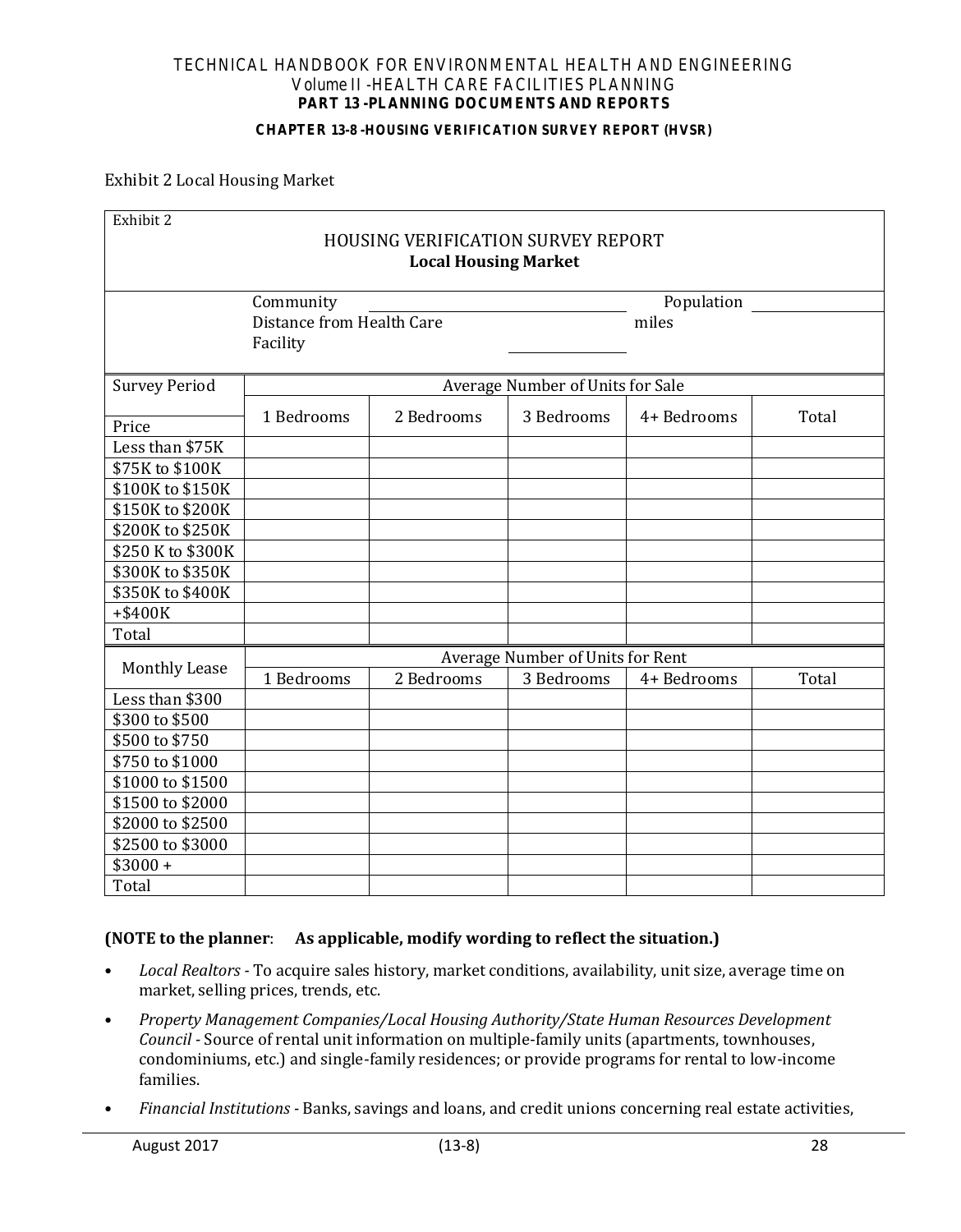#### **CHAPTER 13-8 -HOUSING VERIFICATION SURVEY REPORT (HVSR)**

mortgage loan information, interest rates, special financing programs, repossessed houses, etc.

- Chamber of Commerce/Community Development Offices/Local Housing Authority Detailed information on community amenities, services, transportation, industries, retail stores, and recreational activities.
- *Utility Companies* Local utility companies (electric, gas, etc.) for community profiles, services, demographic trends, etc.
- *Title companies* For information regarding past real estate activity.
- *Clerk and Recorder/Assessors Offices* Records of past transactions at the County seat.
- *Tribal Housing Authorities* Tribe may own housing units that could be available for IHS Staff to rent.
- *Department of Housing and Urban Development (DHUD)* The regional DHUD office for information on foreclosures and general real estate activity.
	- D. Non-Local Staff Interviews The survey team interviewed a representative sample of IHS nonlocal staff, in groups of three to five to foster group interaction and stimulate discussion. The findings are reported at the end of this report, under Tab [ ]. The purpose of these interviews was to determine the staff housing preferences and opinions concerning the local conditions. Exhibit 3, at the end of this section, documents the interviews conducted.
	- E. Attachments Pertinent information such as area maps, photos, and published data from local civic organizations and realtors, are located in Tab **[ ],** at the end of this report.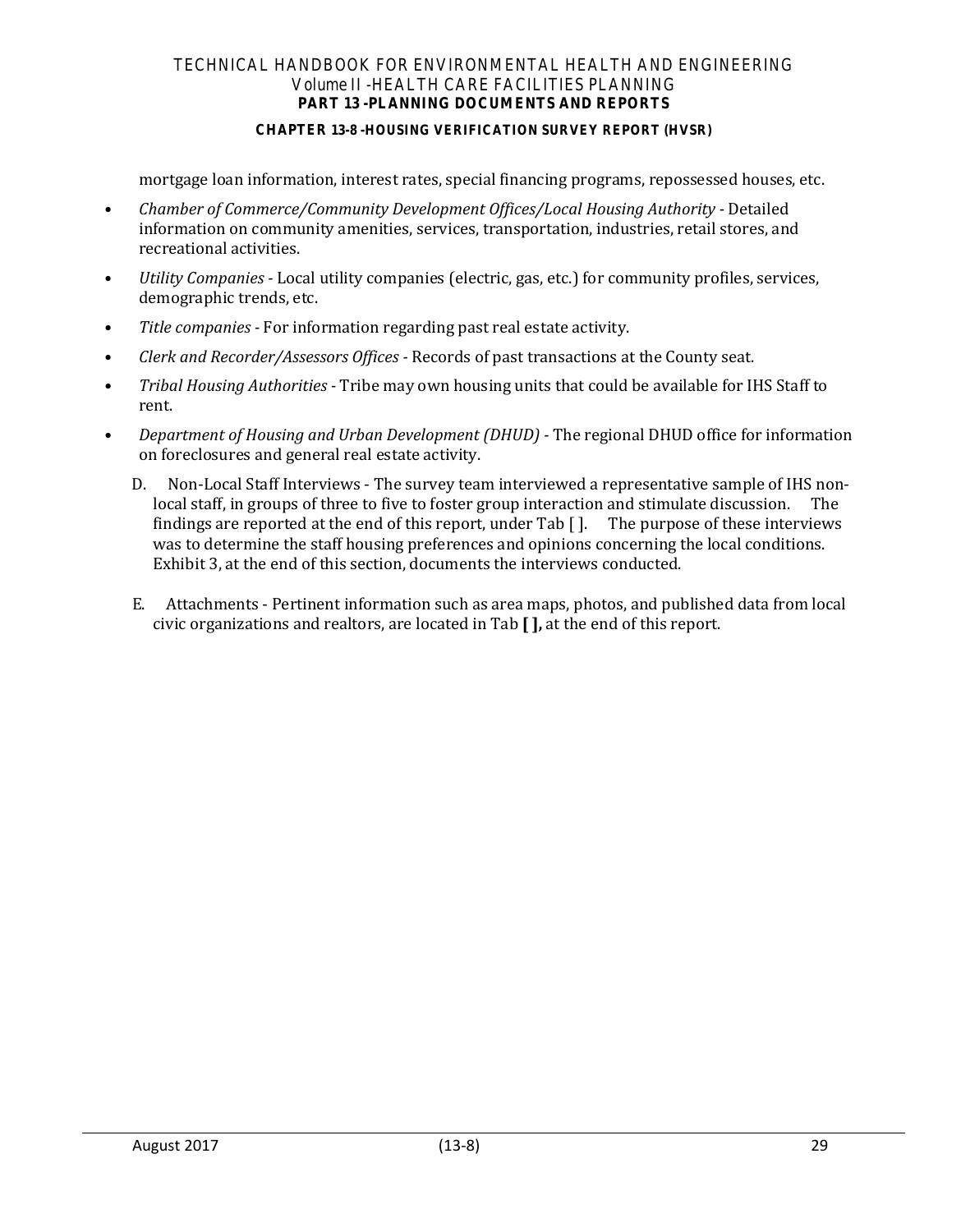#### **CHAPTER 13-8 -HOUSING VERIFICATION SURVEY REPORT (HVSR)**

# Exhibit 3 Non-local Staff Interviews

| Exhibit 3                          |    |    |                                                                                |            |    |         |
|------------------------------------|----|----|--------------------------------------------------------------------------------|------------|----|---------|
|                                    |    |    | <b>HOUSING VERIFICATION SURVEY REPORT</b><br><b>Non-local Staff Interviews</b> |            |    |         |
|                                    |    |    |                                                                                |            |    |         |
| Area                               |    |    |                                                                                | Date       |    |         |
| Service Unit                       |    |    |                                                                                | Insulation |    |         |
| Location                           |    |    |                                                                                |            |    |         |
| The turnover rate at this facility |    |    |                                                                                |            |    |         |
|                                    |    |    |                                                                                | Answers    |    |         |
| <b>Staff Member</b>                | #1 | #2 | #3                                                                             | #4         | #5 | Average |
| Time at Facility (yr.)             |    |    |                                                                                |            |    |         |
| Commuting Distance (mi)            |    |    |                                                                                |            |    |         |
| Do you prefer renting?             |    |    |                                                                                |            |    |         |
| Do you have lease?                 |    |    |                                                                                |            |    |         |
| Do you have a sub-lease?           |    |    |                                                                                |            |    |         |
| Do you prefer buying?              |    |    |                                                                                |            |    |         |
| Do you prefer to build a           |    |    |                                                                                |            |    |         |
| house?                             |    |    |                                                                                |            |    |         |
| Do you prefer detached             |    |    |                                                                                |            |    |         |
| houses?                            |    |    |                                                                                |            |    |         |
| Do you prefer duplexes?            |    |    |                                                                                |            |    |         |
| Do you prefer multiplex            |    |    |                                                                                |            |    |         |
| (apartments)                       |    |    |                                                                                |            |    |         |
| Do you have more than one          |    |    |                                                                                |            |    |         |
| vehicle?                           |    |    |                                                                                |            |    |         |
| Do you have children?              |    |    |                                                                                |            |    |         |
| The average age of the             |    |    |                                                                                |            |    |         |
| children.                          |    |    |                                                                                |            |    |         |
| Recreational activities your       |    |    |                                                                                |            |    |         |
| family likes.                      |    |    |                                                                                |            |    |         |
|                                    |    |    |                                                                                |            |    |         |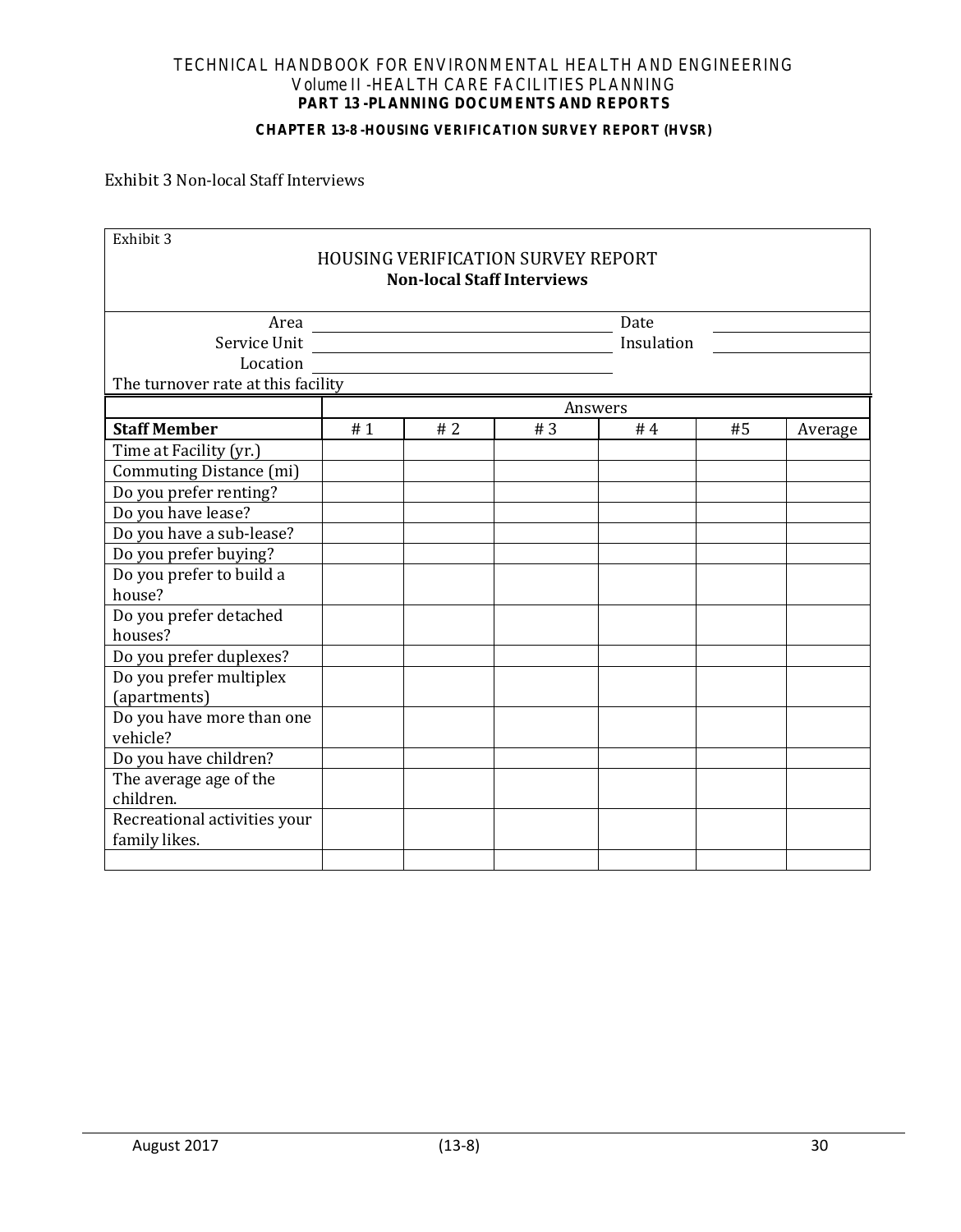#### **CHAPTER 13-8 -HOUSING VERIFICATION SURVEY REPORT (HVSR)**

### IV. Summary and Conclusions

A summary of the information reported in the previous sections of this HVSR is illustrated in Exhibit 4, at the end of this section. This summarizes the results of the survey concerning the This summarizes the results of the survey concerning the number of local Government quarters units and local private-sector housing units which may be reasonably expected to be available for non-local IHS staff at a particular location.

All existing IHS Government quarters units were counted. This total was reduced by the number of "poor" and "obsolete/substandard" units that were unfeasible to renovate. Other Government quarters units located 50 road miles or less from the health care facility were counted only to the extent they were available for occupancy by IHS staff.

The assumption is made that only 25 percent of the housing units from the local private-sector housing units in the core zone will be suitable, available, and affordable to non-local IHS staff. The assumption is made that only 10 percent of the housing units from the local private-sector housing units in the secondary zone will be suitable, available, and affordable to non-local IHS<br>staff. [NOTE to the planner: If the survey team considers an adjustment factor either staff. **[NOTE to the planner**: **If the survey team considers an adjustment factor either too high or too low for a specific location, a more realistic factor shall be recommended and supported.]** The components which comprise this adjustment factor are as follows:

- *Suitability* Not all housing units will be suitable to IHS staff because of the condition, size, or location of the units within a recognized community.
- *Availability* Seasonal variations in the housing market and the relative supply and demand for housing influence the number of units that may be available.
- *Affordability* This relates to the income relative to the cost of housing. It also pertains to the local real estate market; e.g., ability to sell or sublet, if transferred; rate of appreciation; interest rates; etc.

### **(NOTE to the planner**: **As applicable, provide wording to reflect the situation's conclusions.)**